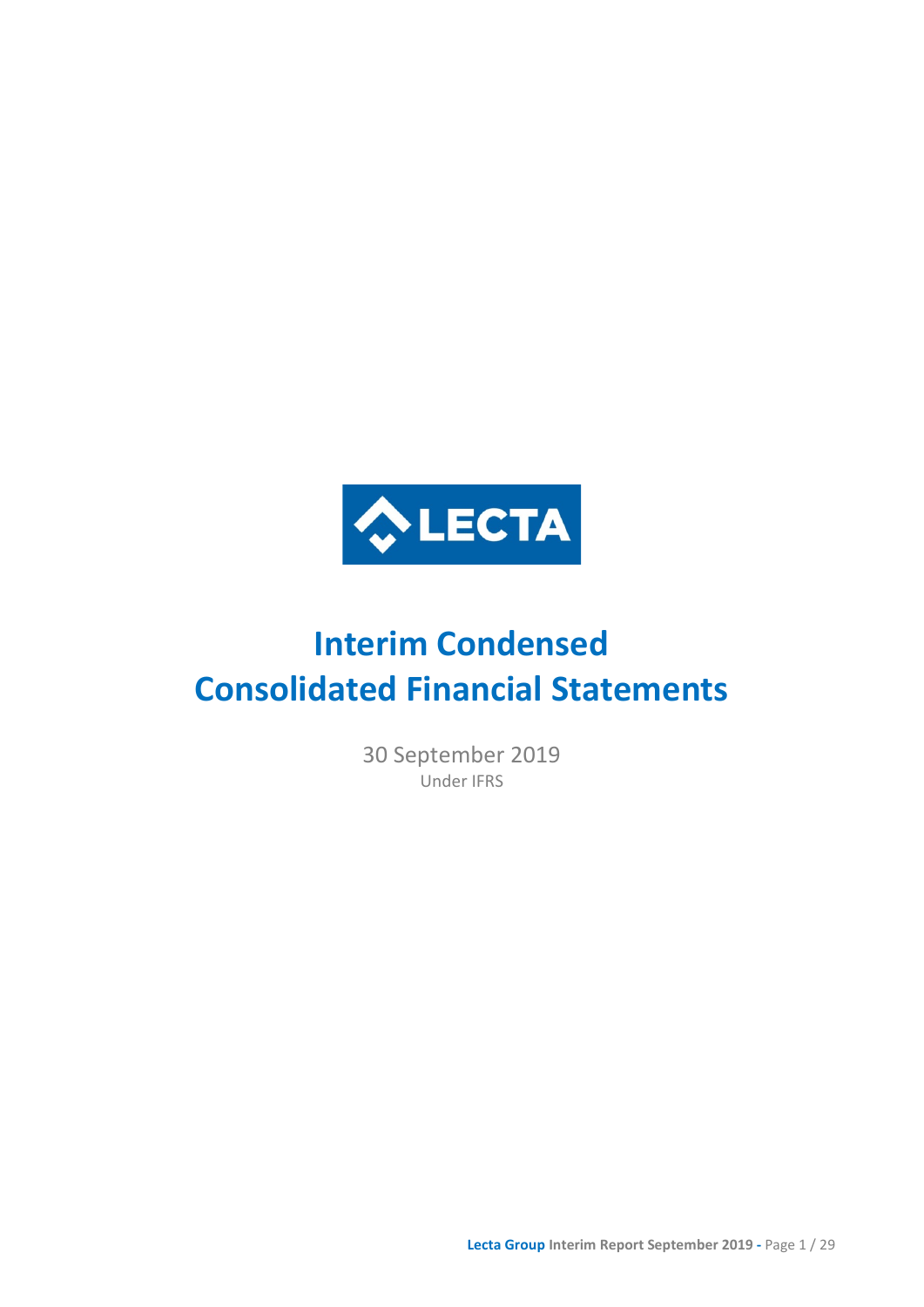| 26 |
|----|
|    |
|    |
|    |
|    |
|    |
|    |
|    |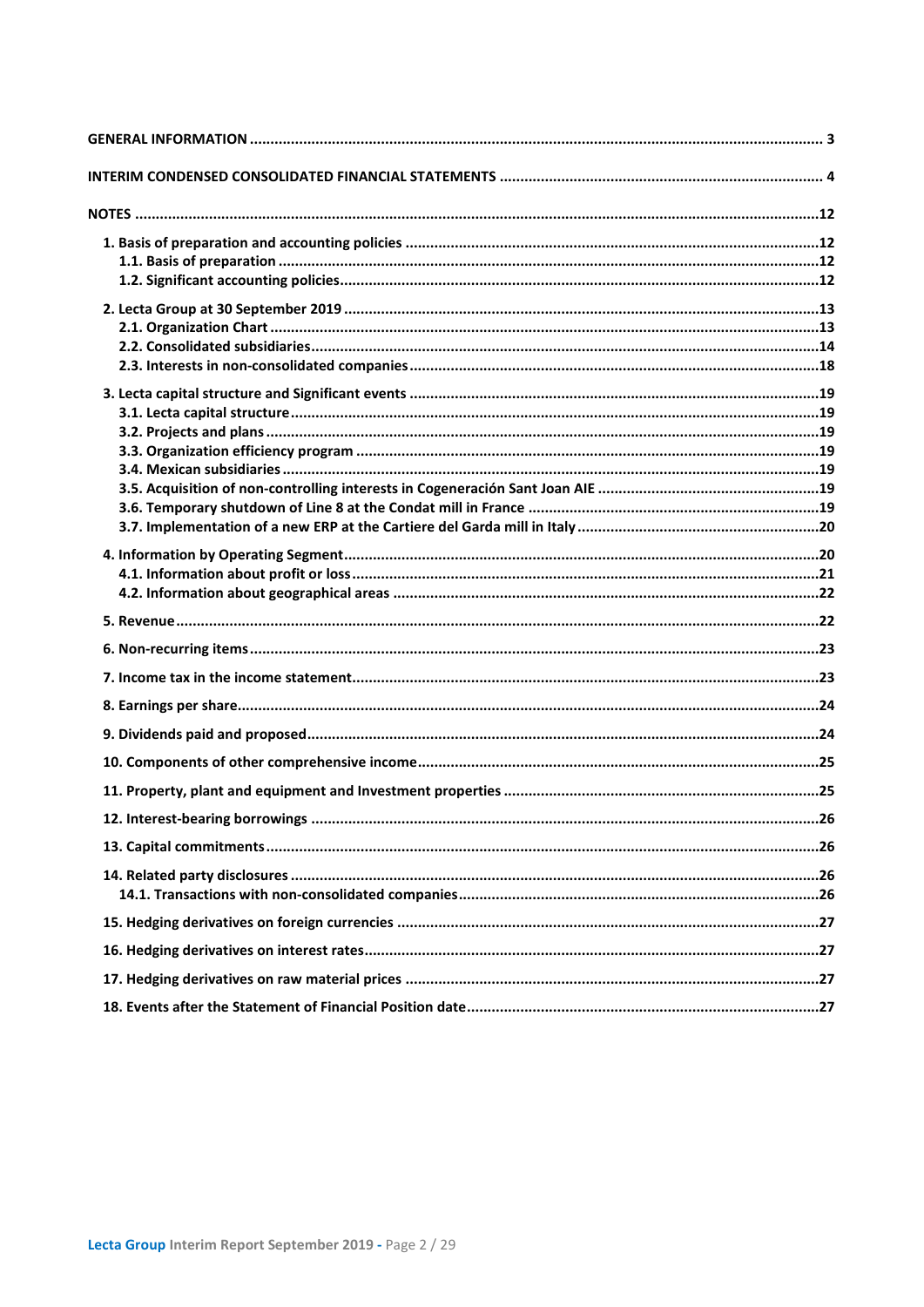### <span id="page-2-0"></span>**GENERAL INFORMATION**

Lecta Group is engaged in the production and sale of Coated Woodfree ("CWF") and Specialty papers. Lecta Group has production sites in France, Italy and Spain and sells all around the world. It employed circa 3,166 FTE people in the quarter ended 30 September 2019.

The parent company of the Lecta Group is Lecta SA, a limited company incorporated and domiciled in the Grand Duchy of Luxembourg. The address of its registered office is: LECTA SA 20, rue de la Poste L-2346 Luxembourg

These interim condensed financial statements were approved for issue on 28 November 2019.

**All the amounts in the present report are in thousands of euros (EUR K or K€) unless otherwise stated.**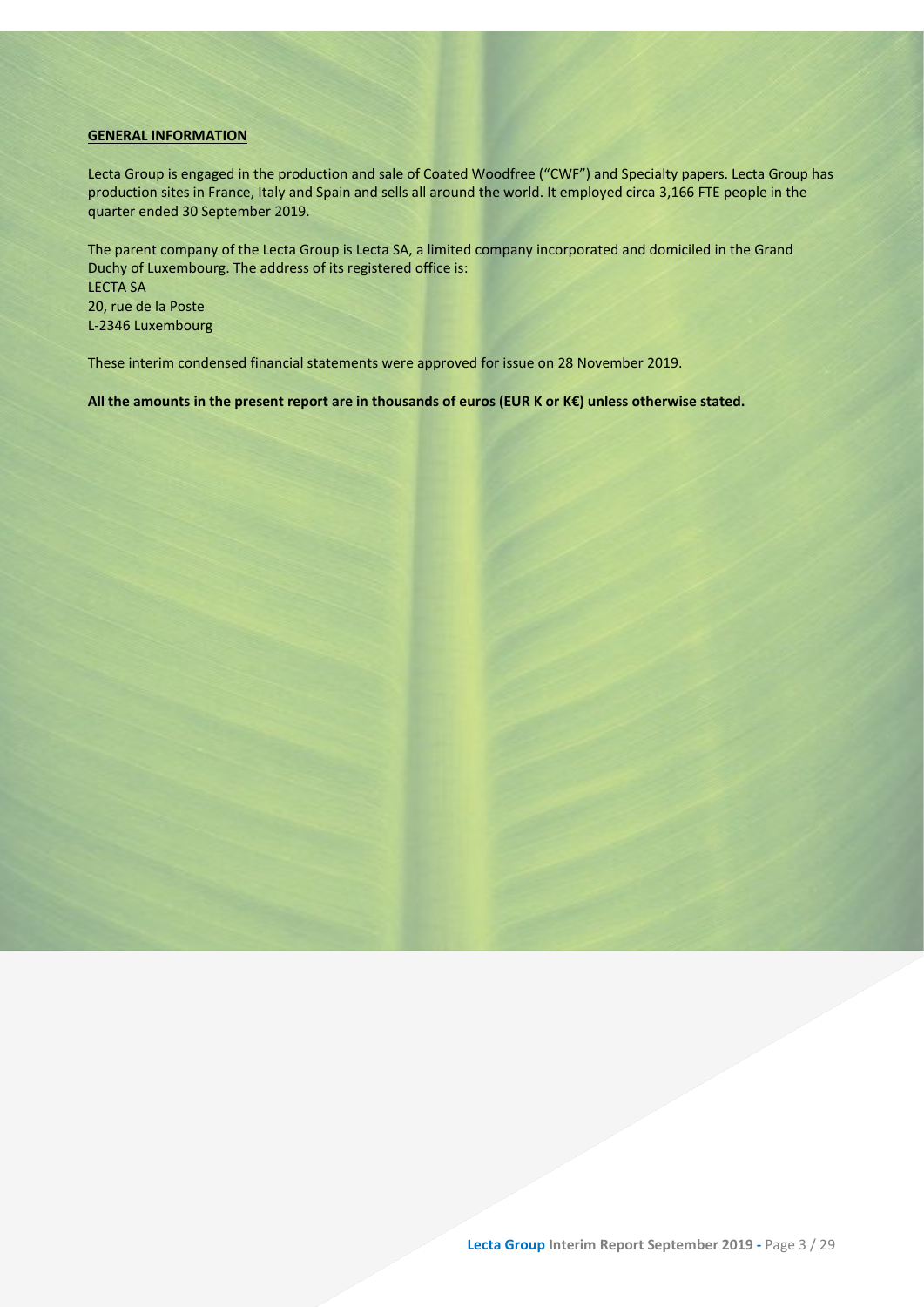# **INTERIM CONDENSED CONSOLIDATED FINANCIAL STATEMENTS**

# <span id="page-3-0"></span>**Consolidated income statement**

Lecta Group

| (in EUR K) |  |  |  |  |
|------------|--|--|--|--|
|------------|--|--|--|--|

|                                                      | <b>Notes</b> | Jan to Sep 2019 |                | Jan to Sep 2018 |                 |  |
|------------------------------------------------------|--------------|-----------------|----------------|-----------------|-----------------|--|
|                                                      |              |                 | $\frac{0}{0}$  |                 | $\frac{0}{0}$   |  |
| Revenue                                              | (5)          | 1,051,121       | 100            | 1,113,767       | 100             |  |
|                                                      |              |                 |                |                 |                 |  |
| Changes in inventories of finished goods and         |              |                 |                |                 |                 |  |
| work in process                                      |              | (14, 211)       | (1)            | 22,941          | $\overline{2}$  |  |
| Raw materials and consumables used                   |              | (534, 616)      | (51)           | (591, 406)      | (53)            |  |
| Labor costs                                          |              | (139, 204)      | (13)           | (144, 258)      | (13)            |  |
| Other operating costs except non-recurring items     |              | (295, 656)      | (28)           | (309, 698)      | (28)            |  |
| <b>EBITDA</b>                                        |              | 67,434          | 6              | 91,347          | 8               |  |
|                                                      |              | (43, 355)       | (4)            | (38, 662)       |                 |  |
| Depreciation<br>Amortization                         |              | (129)           | (0)            | 548             | (3)<br>$\Omega$ |  |
|                                                      | (6)          | (5,086)         | (0)            | (2, 394)        | (0)             |  |
| Non recurring items<br>Profit (loss) from operations |              | 18,864          | $\overline{2}$ | 50,839          | 5               |  |
|                                                      |              |                 |                |                 |                 |  |
| Financial income                                     |              | 431             | $\mathbf{0}$   | 936             | $\mathbf{0}$    |  |
| Financial expense                                    |              | (46, 624)       | (4)            | (47, 226)       | (4)             |  |
| Finance costs                                        | (12)         | (46, 193)       | (4)            | (46, 290)       | (4)             |  |
| Share of results in associates                       |              | $\Omega$        | $\Omega$       | 0               | $\mathbf 0$     |  |
| Profit (loss) before tax                             |              | (27, 329)       | (3)            | 4,549           | $\mathbf{0}$    |  |
|                                                      |              |                 |                |                 |                 |  |
| Income tax                                           | (7)          | (4,844)         | (0)            | (6, 294)        | (1)             |  |
| Profit (loss) after tax from continuing operations   |              | (32, 173)       | (3)            | (1,744)         | (0)             |  |
|                                                      |              |                 |                |                 |                 |  |
| Profit (loss) after tax from discontinued operations |              | $\Omega$        | 0              | 0               | 0               |  |
| Profit (loss) after tax                              |              | (32, 173)       | (3)            | (1,744)         | (0)             |  |
| Attributable to:                                     |              |                 |                |                 |                 |  |
| Equity holders of the parent                         | (8)          | (33, 120)       | (3)            | (3,852)         | (0)             |  |
| Non-controlling interests                            |              | 947             | $\mathbf{0}$   | 2,108           | 0               |  |

The accompanying Notes are an integral part of these Interim Consolidated financial statements.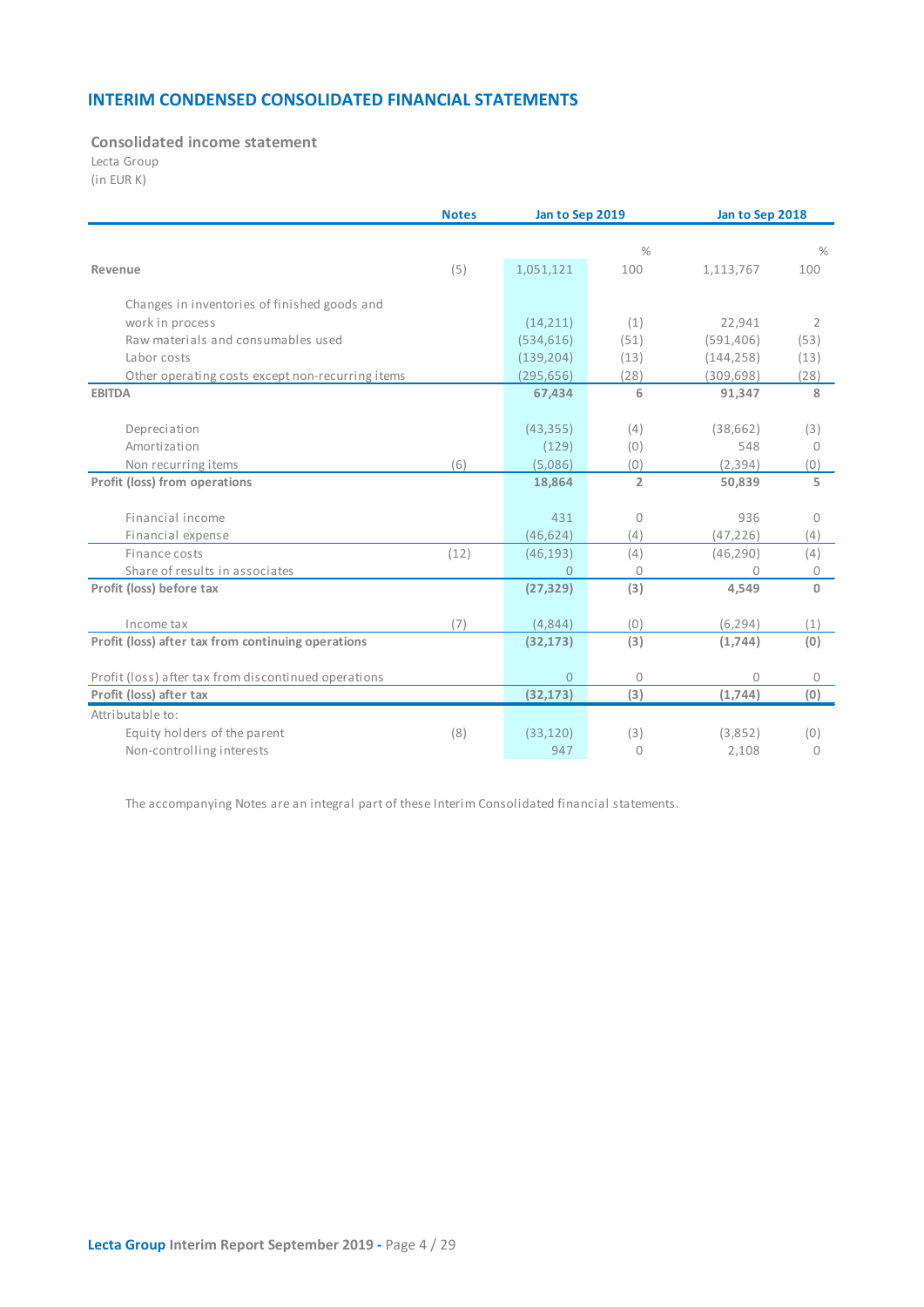# **Consolidated statement of comprehensive income**

Lecta Group (in EUR K)

|                                                                                                  | <b>Notes</b> | Jan to Sep 2019                | Jan to Sep 2018  |
|--------------------------------------------------------------------------------------------------|--------------|--------------------------------|------------------|
| Profit (loss) for the period                                                                     |              | (32, 173)                      | (1,744)          |
| Exchange differences on translation of foreign operations                                        |              | 145                            | 174              |
| Net (loss)/gain on cash flow hedges<br>Income tax effect                                         | (10)         | $\mathbf{0}$<br>$\overline{0}$ | $\bigcap$<br>0   |
|                                                                                                  |              | $\Omega$                       | $\bigcap$        |
| Net (loss)/gain on unlisted securities<br>Income tax effect                                      | (10)         | (132)<br>0                     | $\cup$<br>0      |
|                                                                                                  |              | (132)                          | $\Omega$         |
| Net other comprehensive income to be reclassified to profit<br>or loss in subsequent periods     |              | 13                             | 174              |
| Actuarial gains (losses) on defined benefits plans<br>Income tax effect                          |              | $\mathbf{0}$<br>$\mathbf{0}$   | 0<br>0           |
|                                                                                                  |              | $\Omega$                       | $\Omega$         |
| Net other comprehensive income not being reclassified to<br>profit or loss in subsequent periods |              | $\boldsymbol{0}$               | $\boldsymbol{0}$ |
| Other comprehensive income, net of tax                                                           |              | 13                             | 174              |
| Total comprehensive income, net of tax                                                           |              | (32, 160)                      | (1, 571)         |
| Attributable to:                                                                                 |              |                                |                  |
| Equity holders of the parent                                                                     |              | (33, 107)                      | (3,678)          |
| Non-controlling interests                                                                        |              | 947                            | 2,108            |

The accompanying Notes are an integral part of these Interim Consolidated financial statements.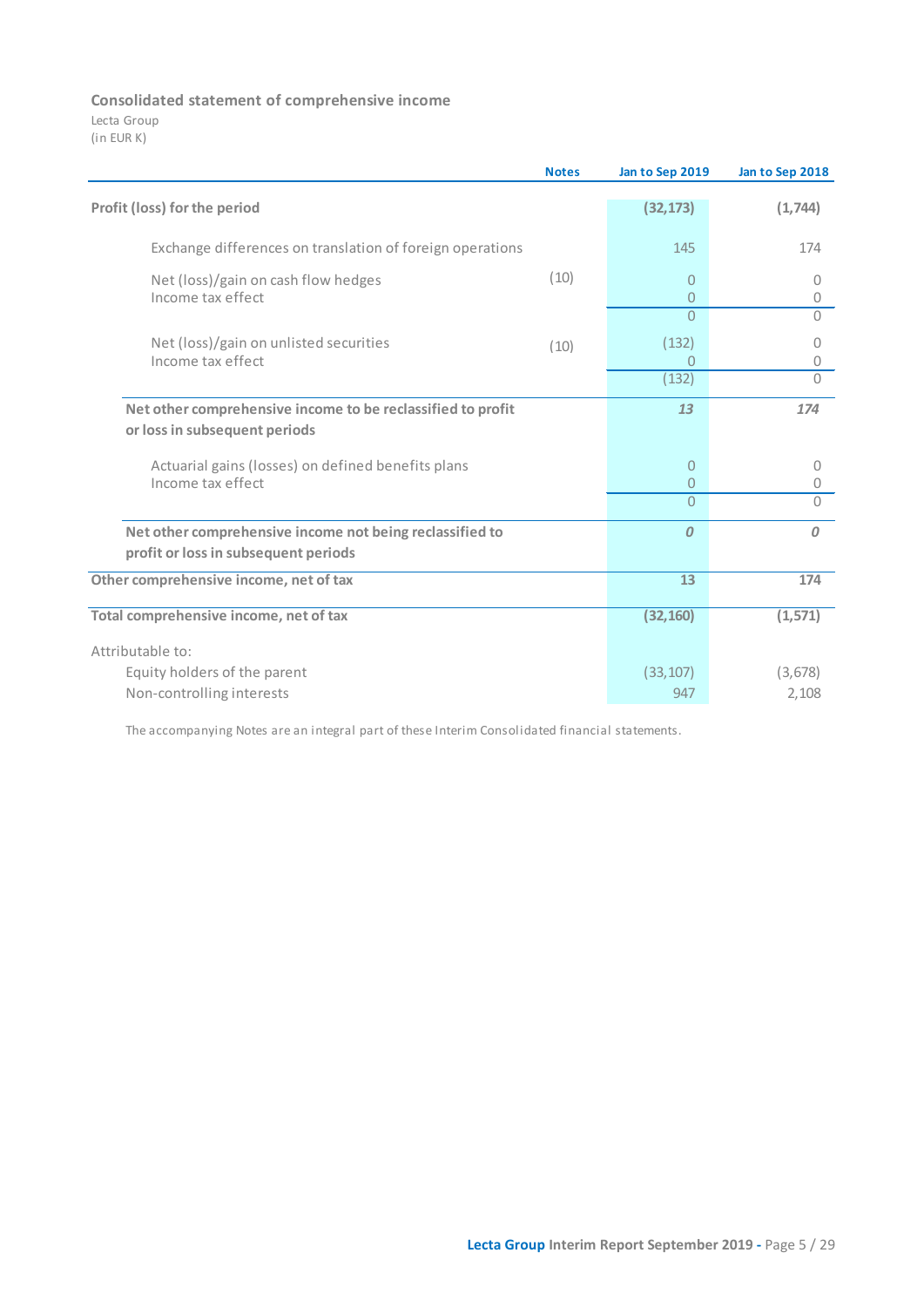# **Consolidated income statement Quarter**

Lecta Group (in EUR K)

|                                                      | <b>Notes</b> | 3rd quarter 2019 |                      | 3rd quarter 2018 |                |  |
|------------------------------------------------------|--------------|------------------|----------------------|------------------|----------------|--|
|                                                      |              |                  |                      |                  |                |  |
|                                                      |              |                  | $\frac{9}{6}$<br>100 |                  | $\frac{9}{6}$  |  |
| Revenue                                              | (5)          | 316,547          |                      | 366,662          | 100            |  |
| Changes in inventories of finished goods and         |              |                  |                      |                  |                |  |
| work in process                                      |              | (2,873)          | (1)                  | 3,887            | 1              |  |
| Raw materials and consumables used                   |              | (160, 753)       | (51)                 | (187, 296)       | (51)           |  |
| La bor costs                                         |              | (45,707)         | (14)                 | (47, 702)        | (13)           |  |
| Other operating costs except non-recurring items     |              | (93, 314)        | (29)                 | (109, 346)       | (30)           |  |
| <b>EBITDA</b>                                        |              | 13,900           | 4                    | 26,205           | $\overline{7}$ |  |
|                                                      |              |                  |                      |                  |                |  |
| Depreciation                                         |              | (14, 106)        | (4)                  | (13, 517)        | (4)            |  |
| Amortization                                         |              | (43)             | (0)                  | (50)             | (0)            |  |
| Non recurring items                                  | (6)          | (3,406)          | (1)                  | (394)            | (0)            |  |
| Profit (loss) from operations                        |              | (3,655)          | (1)                  | 12,245           | з              |  |
|                                                      |              |                  |                      |                  |                |  |
| Financial income                                     |              | 144              | 0                    | 292              | 0              |  |
| Financial expense                                    |              | (15, 490)        | (5)                  | (15, 103)        | (4)            |  |
| Finance costs                                        | (12)         | (15, 346)        | (5)                  | (14, 811)        | (4)            |  |
| Share of results in associates                       |              | $\Omega$         | 0                    | $\Omega$         | 0              |  |
| Profit (loss) before tax                             |              | (19,001)         | (6)                  | (2, 566)         | (1)            |  |
|                                                      |              |                  |                      |                  |                |  |
| Income tax                                           | (7)          | (539)            | (0)                  | (1, 116)         | (0)            |  |
| Profit (loss) after tax from continuing operations   |              | (19, 540)        | (6)                  | (3,682)          | (1)            |  |
|                                                      |              |                  |                      |                  |                |  |
| Profit (loss) after tax from discontinued operations |              | $\overline{0}$   | 0                    | $\Omega$         | 0              |  |
| Profit (loss) after tax                              |              | (19, 540)        | (6)                  | (3,682)          | (1)            |  |
| Attributable to:                                     |              |                  |                      |                  |                |  |
| Equity holders of the parent                         | (8)          | (19, 581)        | (6)                  | (3,993)          | (1)            |  |
| Non-controlling interests                            |              | 40               | 0                    | 310              | 0              |  |

The accompanying Notes are an integral part of these Consolidated financial statements.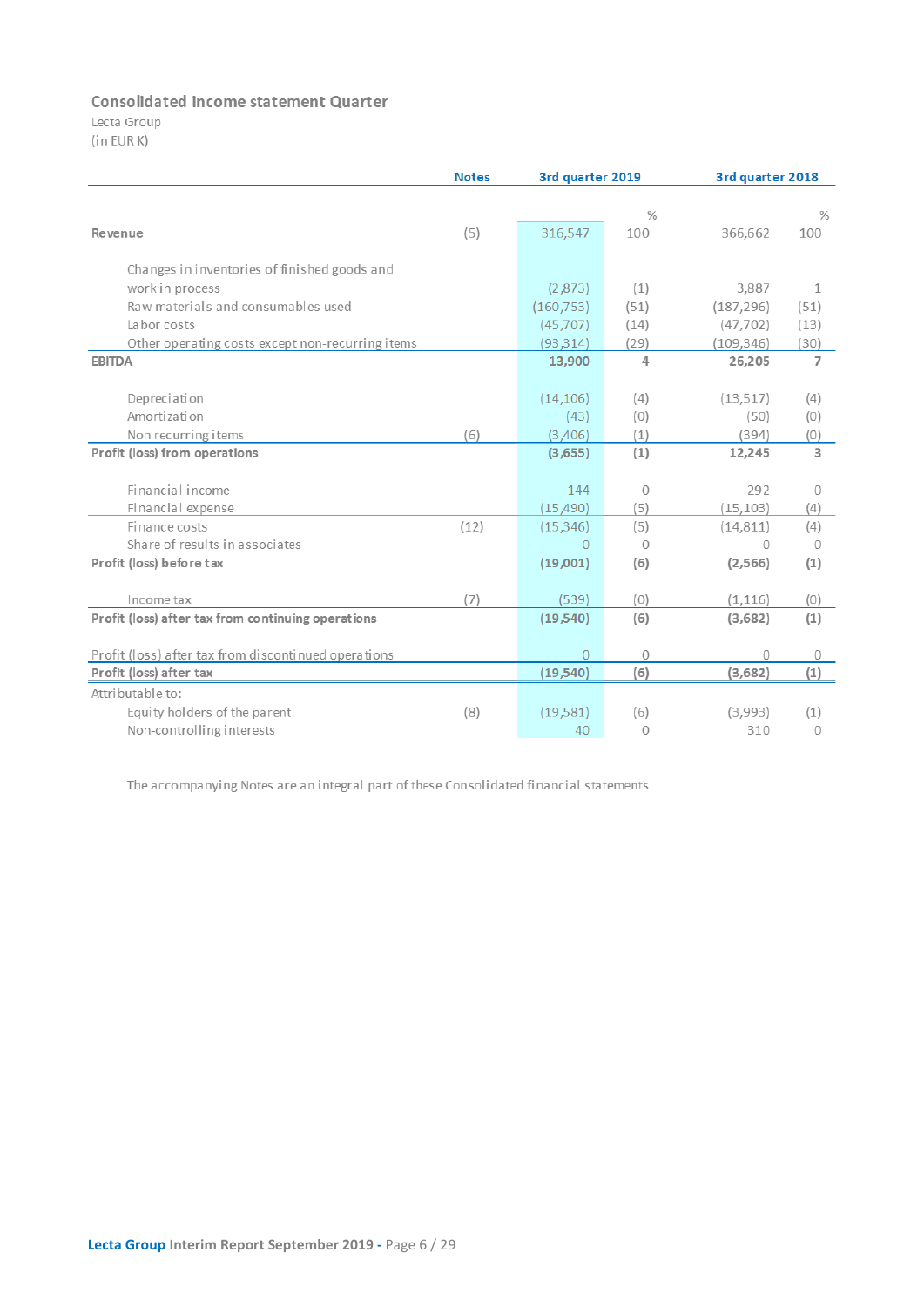# **Consolidated statement of comprehensive income**

Lecta Group (in EUR K)

|                                                                                                  | <b>Notes</b> | 3rd quarter 2019  | 3rd quarter 2018 |
|--------------------------------------------------------------------------------------------------|--------------|-------------------|------------------|
| Profit (loss) for the period                                                                     |              | (19, 540)         | (3,682)          |
| Exchange differences on translation of foreign operations                                        |              | 128               | 36               |
| Net (loss)/gain on cash flow hedges<br>Income tax effect                                         | (10)         | $\mathbf{0}$<br>0 | 0<br>0           |
|                                                                                                  |              | $\overline{0}$    | $\bigcap$        |
| Net (loss)/gain on unlisted securities<br>Income tax effect                                      | (10)         | 0<br>$\mathbf{0}$ | 0<br>0           |
|                                                                                                  |              | $\Omega$          | $\Omega$         |
| Net other comprehensive income to be reclassified to profit<br>or loss in subsequent periods     |              | 128               | 36               |
| Actuarial gains (losses) on defined benefits plans<br>Income tax effect                          |              | 0<br>0            | $\circ$<br>0     |
|                                                                                                  |              | $\Omega$          | $\Omega$         |
| Net other comprehensive income not being reclassified to<br>profit or loss in subsequent periods |              | $\boldsymbol{0}$  | $\overline{0}$   |
| Other comprehensive income, net of tax                                                           |              | 128               | 36               |
| Total comprehensive income, net of tax                                                           |              | (19, 412)         | (3, 646)         |
| Attributable to:                                                                                 |              |                   |                  |
| Equity holders of the parent                                                                     |              | (19, 452)         | (3,956)          |
| Non-controlling interests                                                                        |              | 40                | 310              |

The accompanying Notes are an integral part of these Consolidated financial statements.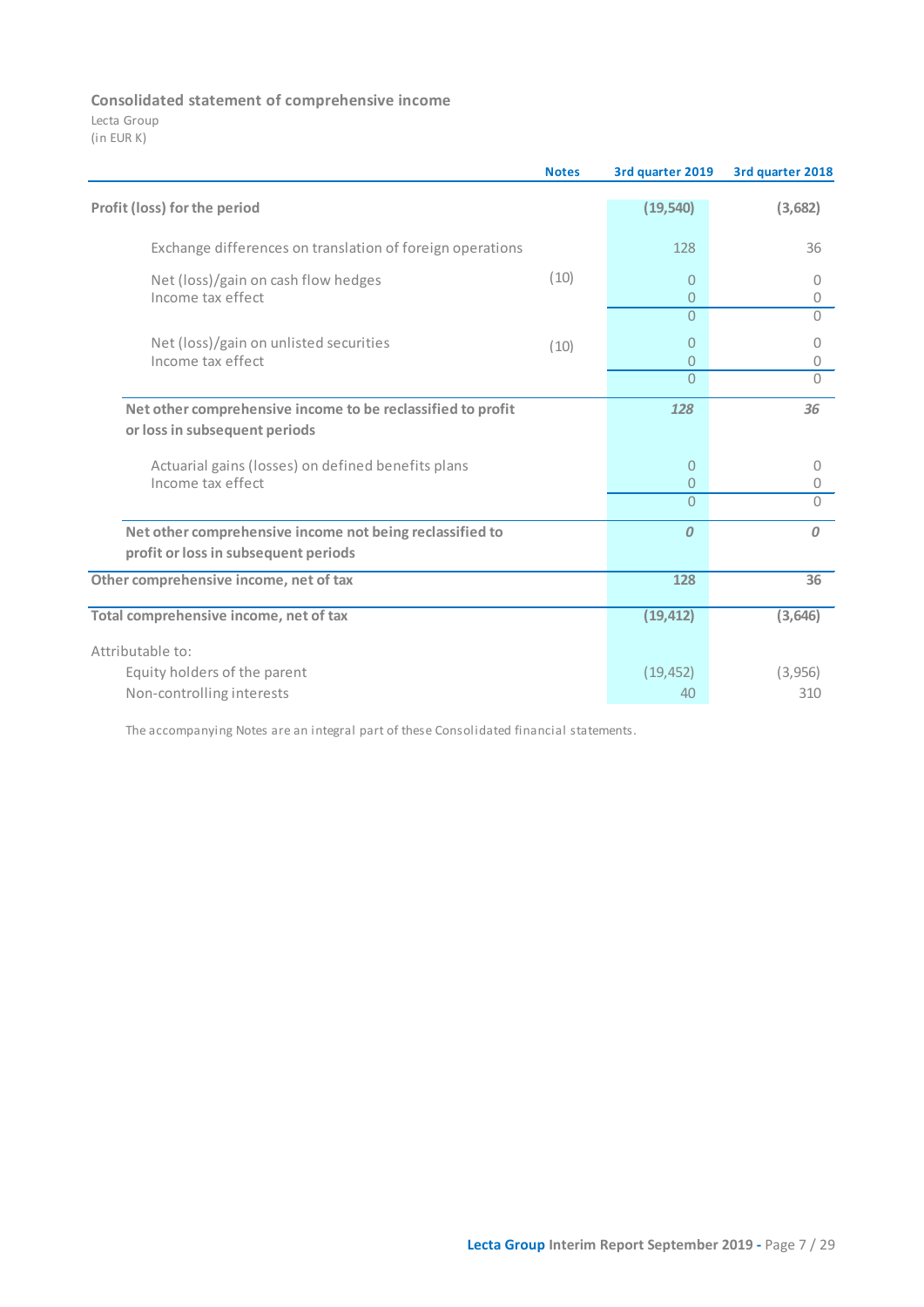### **Consolidated statement of financial position**

Lecta Group

(in EUR K)

|                                  | <b>Notes</b> | 30 Sep<br>2019 | 31 Dec<br>2018 | 30 Sep<br>2018 |
|----------------------------------|--------------|----------------|----------------|----------------|
| <b>ASSETS</b>                    |              |                |                |                |
| Property, plant and equipment    | (11)         | 494,847        | 473,852        | 469,741        |
| Investment properties            | (11)         | 1,363          | 1,363          | 1,363          |
| Goodwill                         |              | 118,252        | 118,252        | 118,252        |
| Other intangible assets          |              | 2,276          | 6,203          | 4,124          |
| Unlisted Securities              |              | 77             | 77             | 141            |
| Biological assets                |              | 287            | 284            | 284            |
| Deferred income tax assets       |              | 52,876         | 54,477         | 46,710         |
| Other non-current receivables    |              | 1,471          | 1,472          | 1,562          |
| Non-current assets               |              | 671,449        | 655,981        | 642,178        |
| Income tax receivable            |              | 5,408          | 7,125          | 6,959          |
| Inventories                      |              | 210,404        | 238,809        | 238,332        |
| Trade receivables                |              | 214,068        | 212,643        | 236,678        |
| Prepayments                      |              | 304            | 666            | 1,797          |
| Other current receivables        |              | 6,250          | 8,788          | 7,169          |
| Cash & cash equivalents          |              | 69,959         | 107,227        | 68,058         |
| <b>Current assets</b>            |              | 506,393        | 575,257        | 558,992        |
| Non-current assets held for sale | (11)         | $\mathbf{0}$   | 0              | 0              |
| <b>TOTAL ASSETS</b>              |              | 1,177,842      | 1,231,239      | 1,201,170      |

# **EQUITY & LIABILITIES**

| Paid-in capital                                        | 1.446     | 1.446     | 1,446     |
|--------------------------------------------------------|-----------|-----------|-----------|
| Share premium                                          | 136,669   | 136,669   | 136,669   |
| Net incomes (expenses) recognized                      |           |           |           |
| directly through Equity                                | (7,993)   | (7,861)   | (8,079)   |
| Foreign currency translation                           | (1, 184)  | (1, 329)  | (1,276)   |
| Accumulated net profits (losses)                       | (66, 287) | (33, 167) | (38, 617) |
| Equity holders of the parent                           | 62,650    | 95,757    | 90,142    |
|                                                        |           |           |           |
| Non-controlling interests                              | 5,074     | 5,564     | 17,878    |
| <b>TOTAL EQUITY</b>                                    | 67,725    | 101,321   | 108,020   |
|                                                        |           |           |           |
|                                                        |           |           |           |
| (12)<br>Interest-bearing borrowings                    | 626,577   | 606,945   | 606,985   |
| Non-current grants                                     | 7,184     | 8,674     | 8,548     |
| Non-current provisions                                 | 25,509    | 26,293    | 28,527    |
| Deferred income tax liabilities                        | 11,969    | 11,545    | 11,283    |
| Other non-current liabilities                          | $\Omega$  | 0         | $\Omega$  |
| Non-current liabilities                                | 671,239   | 653,457   | 655,342   |
|                                                        |           |           |           |
| Current portion of interest-bearing borrowings<br>(12) | 80,607    | 31,589    | 28,842    |
| Bank overdrafts                                        | 23,488    | 17,180    | 22,478    |
| Current grants                                         | 2,101     | 2,245     | 2,929     |
| Current provisions                                     | 6,107     | 8,940     | 3,268     |
| Income tax payable                                     | 1,692     | 1,235     | 5,712     |
| Trade payables                                         | 309,349   | 397,994   | 363,958   |
| Other liabilities                                      | 15,533    | 17,278    | 10,620    |
| <b>Current liabilities</b>                             | 438,878   | 476,460   | 437,807   |
| <b>TOTAL LIABILITIES</b>                               | 1,110,117 | 1,129,917 | 1,093,150 |
|                                                        |           |           |           |
| <b>TOTAL EQUITY AND LIABILITIES</b>                    | 1,177,842 | 1,231,239 | 1,201,170 |

The accompanying Notes are an integral part of these Interim Consolidated financial statements.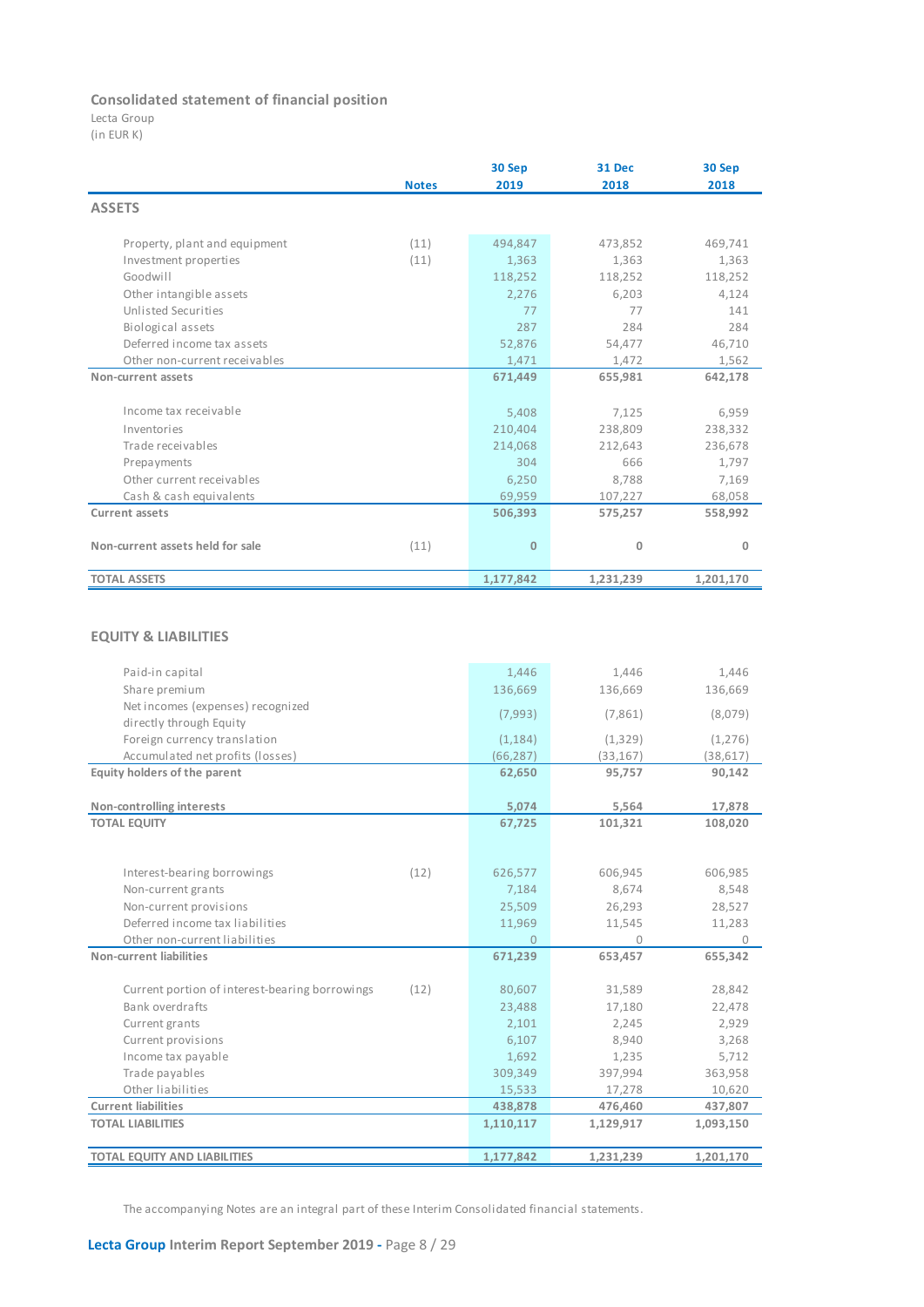### **Consolidated cash flow statement**

Lecta Group (in EUR K)

|                                                                | <b>Notes</b> | Jan to Sep<br>2019 | Jan to Sep<br>2018 |
|----------------------------------------------------------------|--------------|--------------------|--------------------|
| <b>CASH FLOWS FROM OPERATING ACTIVITIES</b>                    |              |                    |                    |
| Profit (loss) before tax                                       |              | (27, 329)          | 4,549              |
| Net finance costs                                              |              | 46,193             | 46,290             |
| Non recurring items                                            |              | 5,086              | 2,394              |
| Depreciation & Amortization                                    |              | 43,484             | 38,114             |
| <b>EBITDA</b>                                                  |              | 67,434             | 91,347             |
| Inventories decrease (increase)                                |              | 28,420             | (35, 633)          |
| Trade receivable decrease (increase)                           |              | (1, 374)           | (13, 562)          |
| Prepayments decrease (increase)                                |              | 364                | (1,400)            |
| Trade payables increase (decrease)                             |              | (88, 676)          | (17, 573)          |
| <b>Working Capital decrease (increase)</b>                     |              | (61, 266)          | (68, 168)          |
| Provisions increase (decrease)                                 |              | 2,448              | 1,290              |
| GHG emission rights decrease (increase)                        |              | (1,881)            | (3, 562)           |
| Proceeds (payments) related to non-recurring items             |              | (5,595)            | (3, 149)           |
| Income tax paid                                                | (7)          | (645)              | (3,826)            |
| Net cash flow (used in) / from operating activities            |              | 495                | 13,932             |
| <b>CASH FLOWS FROM INVESTING ACTIVITIES</b>                    |              |                    |                    |
| Proceeds from disposal of Property, plant and equipment        |              | 98                 | 176                |
| Purchase of property, plant and equipment                      |              | (42,092)           | (63, 941)          |
| Receipt of Grants                                              |              | 2,097              | 4,080              |
| Purchase of subsidiary, net of cash acquired                   |              | $\mathbf{0}$       | $\circ$            |
| Purchase of other assets                                       |              | (2)                | (1)                |
| Proceeds from disposal of other assets                         |              | 459                | 161                |
| Net cash flow (used in) / from investing activities            |              | (39, 440)          | (59, 526)          |
| <b>CASH FLOWS FROM FINANCING ACTIVITIES</b>                    |              |                    |                    |
| Dividends paid to non controlling interest                     |              | (1, 437)           | (200)              |
| Interest paid                                                  |              | (49, 978)          | (50, 949)          |
| Issue costs of Borrowings                                      |              | (52)               | (20)               |
| Proceeds from Borrowings                                       | (12)         | 68,145             | 66,830             |
| Repayment of Borrowings                                        | (12)         | (17, 751)          | (50, 587)          |
| Payment of finance lease liabilities                           |              | (3,667)            | (455)              |
| Net cash flow (used in) / from financing activities            |              | (4,740)            | (35, 381)          |
| Net increase (decrease) in Cash & cash equivalents net         |              |                    |                    |
| of Bank overdrafts                                             |              | (43, 684)          | (80, 974)          |
| Net foreign exchange difference                                |              | 108                | 178                |
| Cash & cash equivalents net of Bank overdrafts at 1 January    |              | 90,047             | 126,376            |
| Cash & cash equivalents net of Bank overdrafts at 30 September |              | 46,471             | 45,580             |
| Of which Cash & cash equivalents                               |              | 69,959             | 68,058             |
| Of which Bank overdrafts                                       |              | (23, 488)          | (22, 478)          |

The accompanying Notes are an integral part of these Interim Consolidated financial statements.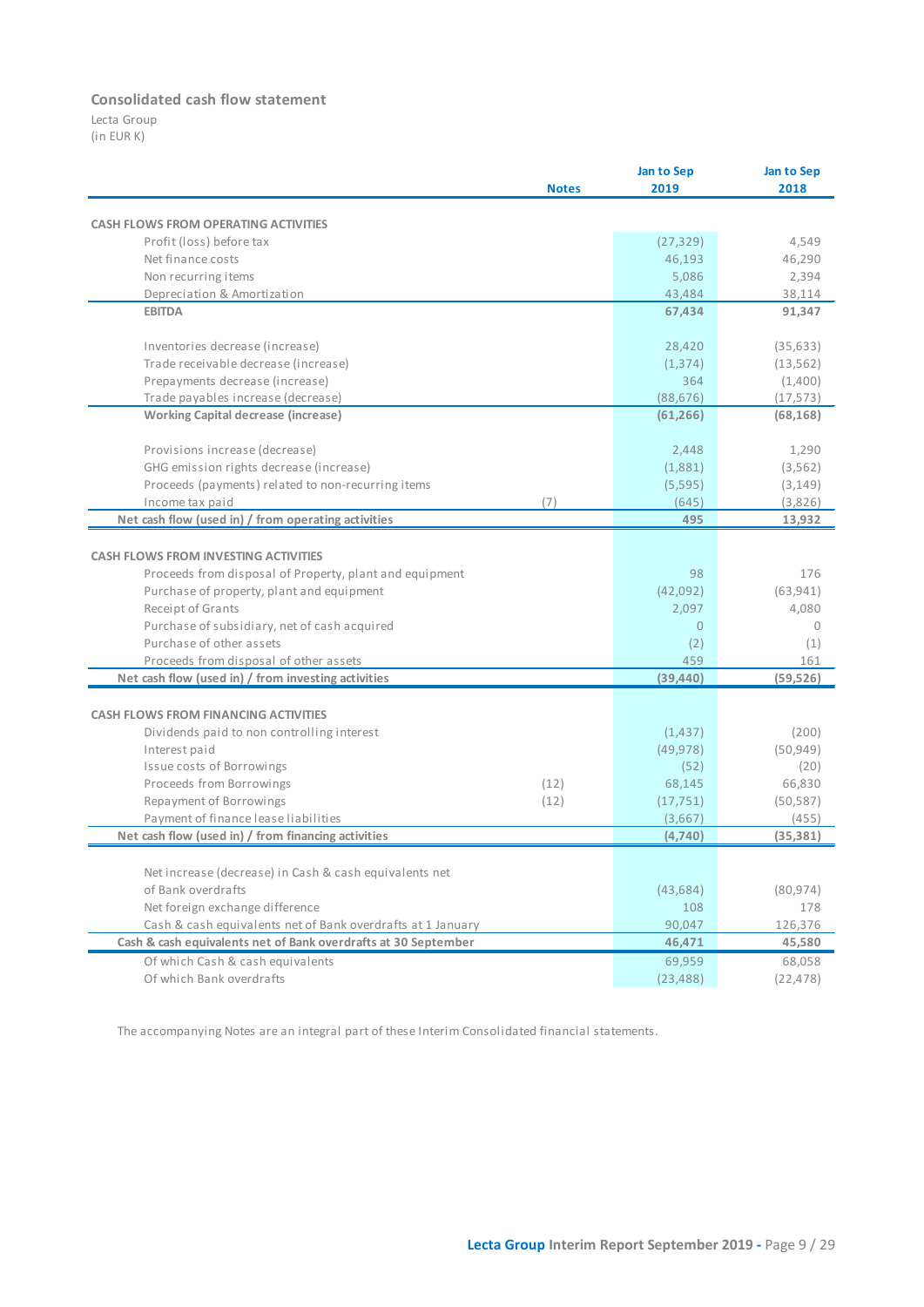### **Consolidated cash flow statement**

Lecta Group (in EUR K)

|                                                                |      | 3rd quarter    | 3rd quarter |
|----------------------------------------------------------------|------|----------------|-------------|
|                                                                |      | 2019           | 2018        |
|                                                                |      |                |             |
| <b>CASH FLOWS FROM OPERATING ACTIVITIES</b>                    |      |                |             |
| Profit (loss) before tax                                       |      | (19,001)       | (2,566)     |
| Net finance costs                                              |      | 15,346         | 14,811      |
| Non recurring items                                            |      | 3,406          | 394         |
| Depreciation & Amortization                                    |      | 14,149         | 13,566      |
| <b>EBITDA</b>                                                  |      | 13,900         | 26,205      |
| Inventories decrease (increase)                                |      | 13,917         | (10,637)    |
| Trade receivable decrease (increase)                           |      | 6,440          | (11,969)    |
| Prepayments decrease (increase)                                |      | 862            | (553)       |
| Trade payables increase (decrease)                             |      | (35,506)       | (389)       |
| <b>Working Capital decrease (increase)</b>                     |      | (14, 288)      | (23, 548)   |
| Provisions increase (decrease)                                 |      | 3,056          | 1,297       |
| GHG emission rights decrease (increase)                        |      | 0              | (1, 545)    |
| Proceeds (payments) related to non-recurring items             |      | (3,568)        | (449)       |
| Income tax paid                                                | (7)  | (1.084)        | (3, 295)    |
| Net cash flow (used in) / from operating activities            |      | (1,983)        | (1, 335)    |
|                                                                |      |                |             |
| <b>CASH FLOWS FROM INVESTING ACTIVITIES</b>                    |      |                |             |
| Proceeds from disposal of Property, plant and equipment        |      | $\mathbf{1}$   | 40          |
| Purchase of property, plant and equipment                      |      | (10,605)       | (13, 156)   |
| Receipt of Grants                                              |      | (787)          | 1,858       |
| Purchase of subsidiary, net of cash acquired                   |      | (0)            | 0           |
| Purchase of other assets                                       |      | $\overline{0}$ | 0           |
| Proceeds from disposal of other assets                         |      | 14             | 61          |
| Net cash flow (used in) / from investing activities            |      | (11, 378)      | (11, 197)   |
|                                                                |      |                |             |
| <b>CASH FLOWS FROM FINANCING ACTIVITIES</b>                    |      |                |             |
| Dividends paid to non controlling interest                     |      | (1, 437)       | $\Omega$    |
| Interest paid                                                  |      | (20, 365)      | (20, 545)   |
| <b>Issue costs of Borrowings</b>                               |      | (45)           | (11)        |
| Proceeds from Borrowings                                       | (12) | 33,121         | 12,324      |
| Repayment of Borrowings                                        | (12) | (1,934)        | (14,006)    |
| Payment of finance lease liabilities                           |      | (1, 191)       | (70)        |
| Net cash flow (used in) / from financing activities            |      | 8,149          | (22, 308)   |
| Net increase (decrease) in Cash & cash equivalents net         |      |                |             |
| of Bank overdrafts                                             |      | (5,212)        | (34, 840)   |
| Net foreign exchange difference                                |      | 73             | 46          |
| Cash & cash equivalents net of Bank overdrafts at 1 July       |      | 51,610         | 80,374      |
| Cash & cash equivalents net of Bank overdrafts at 30 September |      | 46,471         | 45,580      |
|                                                                |      |                |             |
| Of which Cash & cash equivalents                               |      | 69,959         | 68,058      |
| Of which Bank overdrafts                                       |      | (23, 488)      | (22, 478)   |

The accompanying Notes are an integral part of these Consolidated financial statements.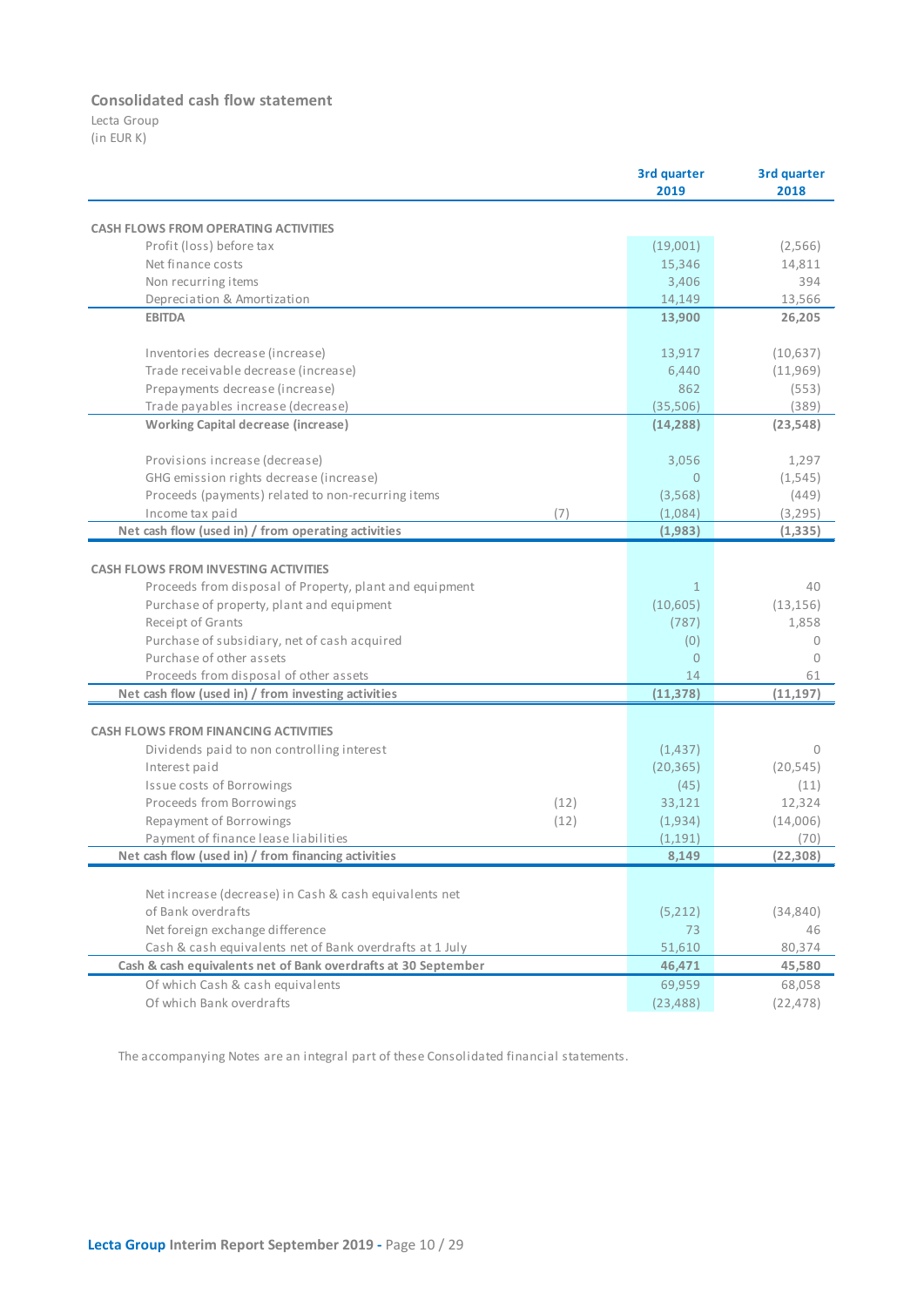# **Consolidated statement of changes in equity** (in EUR K) Lecta Group

| recra aroab                                              |         |              |            |                 |                            |               |             |             |                     |                 |               |
|----------------------------------------------------------|---------|--------------|------------|-----------------|----------------------------|---------------|-------------|-------------|---------------------|-----------------|---------------|
|                                                          |         |              |            |                 |                            |               |             |             |                     |                 |               |
|                                                          |         |              |            |                 | <b>Actuarial gains</b>     |               |             |             |                     |                 |               |
|                                                          |         |              | Unlisted   |                 | (losses) on                |               | Foreign     | Accumulated | <b>Total Equity</b> | Non-            |               |
|                                                          | Paid-in | Share        | securities |                 | Cash flow defined benefits | <b>FTA</b>    | currency    | net profits | holders of          | controlling     | <b>TOTAL</b>  |
|                                                          | capital | premium      | reserve    | hedging reserve | plans reserve              | <b>IFRS 9</b> | translation | (losses)    | the parent          | <b>Interest</b> | <b>EQUITY</b> |
| AT 1 JANUARY 2018                                        | 1,446   | 136,669      | (69)       | $\mathbf{0}$    | (7,828)                    | $\mathbf{0}$  | (1,450)     | (34,760)    | 94.008              | 15,970          | 109,979       |
| Effect of adopting IFRS 9                                |         |              |            |                 |                            | (183)         |             |             | (183)               |                 |               |
| Profit for the period                                    |         |              | $\Omega$   | $\Omega$        | $\Omega$                   |               | $\Omega$    | (3,852)     | (3,852)             | 2,108           | (1,744)       |
| Other comprehensive income (loss)                        |         |              | $\Omega$   | $\circ$         | $\circ$                    |               | 174         | $\Omega$    | 174                 | $\Omega$        | 174           |
| Total comprehensive income of the period                 | $\circ$ | $\mathbf{0}$ | $\Omega$   | $\Omega$        | $\Omega$                   | (183)         | 174         | (3,852)     | (3,861)             | 2,108           | (1,753)       |
| Variation of percentages of consolidation (see Note 2.2) | $\circ$ |              | $\circ$    | $\Omega$        |                            |               | $\Omega$    | $\cap$      | $\Omega$            | $\Omega$        | $\Omega$      |
| AT 30 SEPTEMBER 2018                                     | 1,446   | 136,669      | (69)       | $\mathbf{0}$    | (7,828)                    | (183)         | (1, 276)    | (38, 617)   | 90,142              | 17,878          | 108,020       |
|                                                          |         |              |            |                 |                            |               |             |             |                     |                 |               |
| Effect of adopting IFRS 16                               |         |              |            |                 |                            |               |             |             | $\Omega$            | $\Omega$        | $\Omega$      |
| AT 1 JANUARY 2019                                        | 1,446   | 136,669      | (69)       | $\mathbf{0}$    | (7,610)                    | (183)         | (1, 329)    | (33, 167)   | 95,757              | 5,564           | 101,321       |
| Profit for the period                                    |         |              | $\circ$    | $\Omega$        | $\circ$                    |               | $\circ$     | (33, 120)   | (33, 120)           | 947             | (32, 173)     |
| Other comprehensive income (loss)                        |         |              | (132)      | $\circ$         | $\circ$                    |               | 145         | $\circ$     | 13                  | $\Omega$        | 13            |
| Total comprehensive income of the period                 | $\circ$ | $\mathbf{0}$ | (132)      | $\Omega$        | $\Omega$                   |               | 145         | (33, 120)   | (33, 107)           | 947             | (32, 160)     |
| Variation of percentages of consolidation (See Note 2.2) |         |              |            |                 |                            |               |             |             | (0)                 | $\circ$         | (0)           |
| Dividends to non-controlling interests                   |         |              |            |                 |                            |               |             |             |                     | (1, 437)        | (1, 437)      |
| AT 30 SEPTEMBER 2019                                     | 1,446   | 136,669      | (201)      | $\Omega$        | (7,610)                    | (183)         | (1, 184)    | (66, 287)   | 62,650              | 5,074           | 67,725        |

The accompanying Notes are an integral part of these Interim Consolidated financial statements.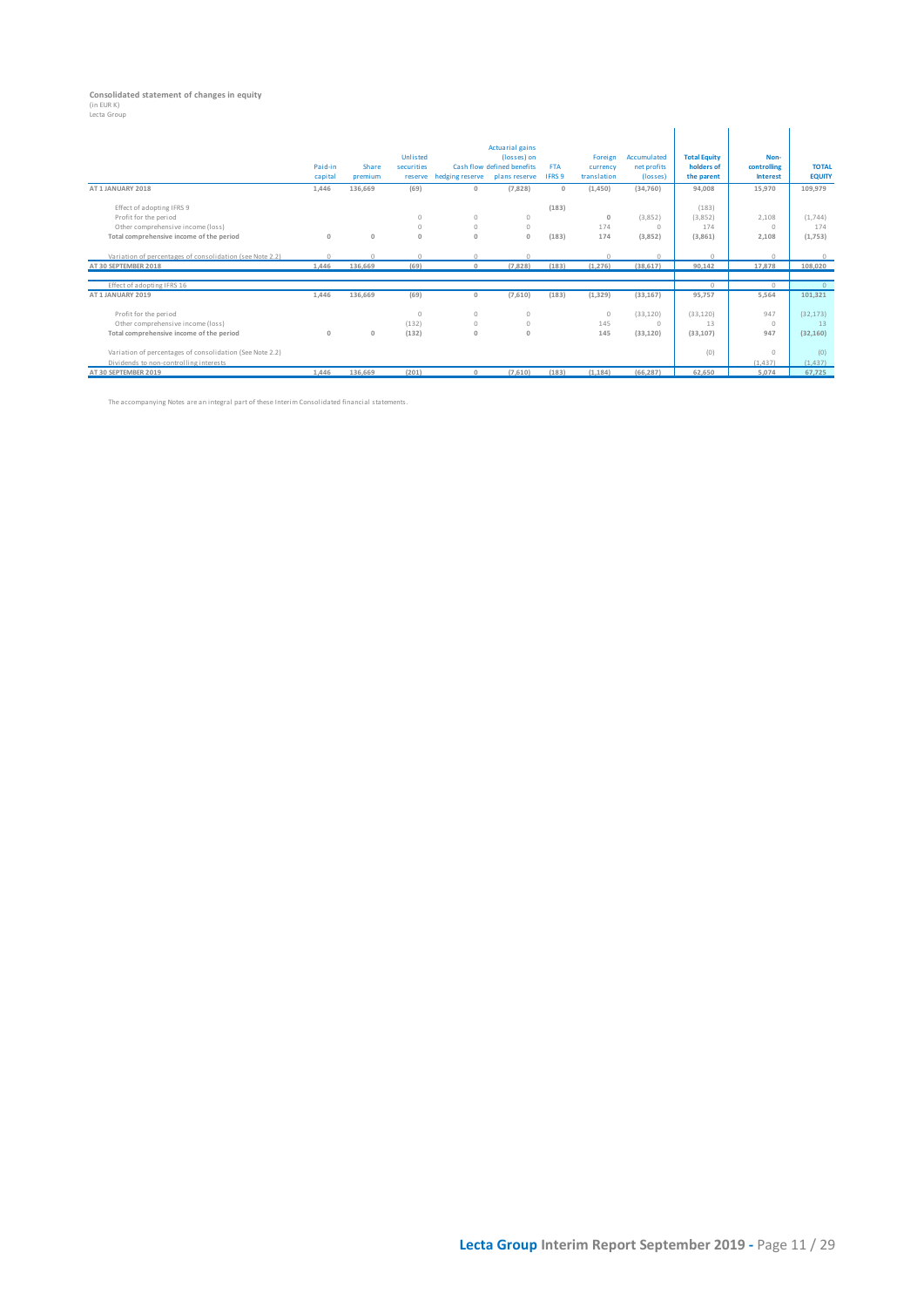# <span id="page-11-0"></span>**NOTES**

# <span id="page-11-1"></span>**1. Basis of preparation and accounting policies**

### <span id="page-11-2"></span>**1.1. Basis of preparation**

The interim condensed consolidated financial statements of Lecta Group for the nine months ended 30 September 2019 have been prepared in accordance with IAS 34 Interim Financial Reporting.

The interim condensed consolidated financial statements do not include all the information and disclosures required in the annual financial statements, and should be read in conjunction with the Group's annual consolidated financial statements as at 31 December 2018.

### <span id="page-11-3"></span>**1.2. Significant accounting policies**

The accounting policies adopted in the preparation of the interim condensed consolidated financial statements are consistent with those followed in the preparation of the Group's annual financial statements for the year ended 31 December 2018.

New amended IAS or interpretations effective as of 1 January 2019:

- **IFRS 16** "Leases" was issued in January 2016. It replaces IAS 17 "Leases". The major change introduced by the new Standard is that leases are brought onto companies' balance sheets, increasing the visibility of their assets and liabilities. IFRS 16 removes the classification of leases as either operating leases or finance leases (for the lessee - the lease customer), treating all leases as finance leases.

Lecta Group adopted IFRS 16 on 1 January 2019, using the modified retrospective approach and therefore the comparative information was not restated and continues to be reported under IAS 17 and IFRIC 4 "Determining whether an arrangement contains a lease".

The effect of the application of IFRS 16 was as follows:

- In the Statement of financial position, as at 1 January 2019, the Group recognized Right-Of-Use ("ROU") assets and Lease liabilities of circa EUR 24.8 M, reported in Property, plant and Equipment (see Note 11) on the one hand, Interest-bearing borrowings and Current portion of interest-bearing borrowings (see Note 12) on the other hand. The lease liabilities were measured at the present value of the remaining lease payments, discounted at the incremental borrowing rates of the lessees, and the ROU assets were measured at an amount equal to the lease liability, adjusted by the amount of any prepaid or accrued lease payments. The Group allocated the consideration in the contract to each lease component and separated non-lease components if these were identifiable.

- In the Income statement, for the nine months ended 30 September 2019, the Other operating costs except nonrecurring items decreased by circa EUR 4.1 M, while the Depreciation and the Financial expense increased by circa EUR 3.7 M and EUR 0.7 M respectively.

- In the Cash flow statement, for the nine months ended 30 September 2019, the Net cash flow from operating activities increased by circa EUR 3.4 M, the Net cash flow from financing activities decreased by circa EUR 3.4 M, and there was no impact to Total cash flow.

The reconciliation of the Operating lease commitments reported under IAS 17 "Leases" as at 31 December 2018 and the Lease liabilities reported as at 1 January 2019 is as follows:

| (in EUR M)                                                                                     |                  |
|------------------------------------------------------------------------------------------------|------------------|
| Operating lease commitments as at 31 December 2018                                             | 28.1             |
| (see Note 35.2 to the Group's annual consolidated financial statements as at 31 December 2018) |                  |
| Weighted average incremental borrowing rate as at 1 January 2019                               | 4.00%            |
| Discounted operating lease commitments as at 1 January 2019                                    | 25.1             |
| Less:                                                                                          |                  |
| Commitments relating to short-term leases and leases of low-value assets                       | 0.3 <sup>°</sup> |
| Add:                                                                                           |                  |
| Commitments relating to leases previously classified as finance leases                         | $0.5^{\circ}$    |
| Lease liabilities as at 1 January 2019                                                         | 25.3             |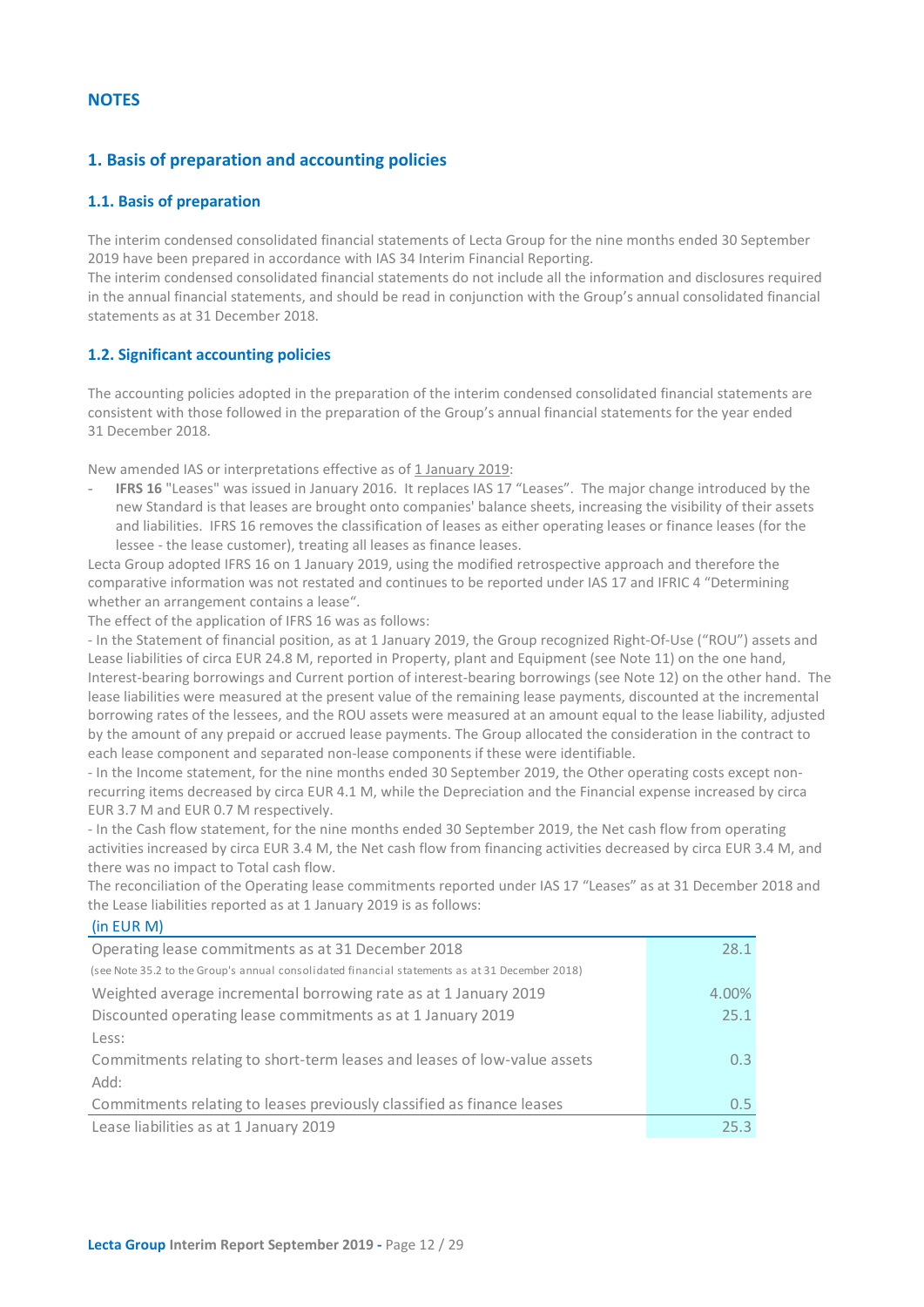# <span id="page-12-0"></span>**2. Lecta Group as at 30 September 2019**

### **2.1. Organization Chart**

<span id="page-12-1"></span>

(Statutory auditors).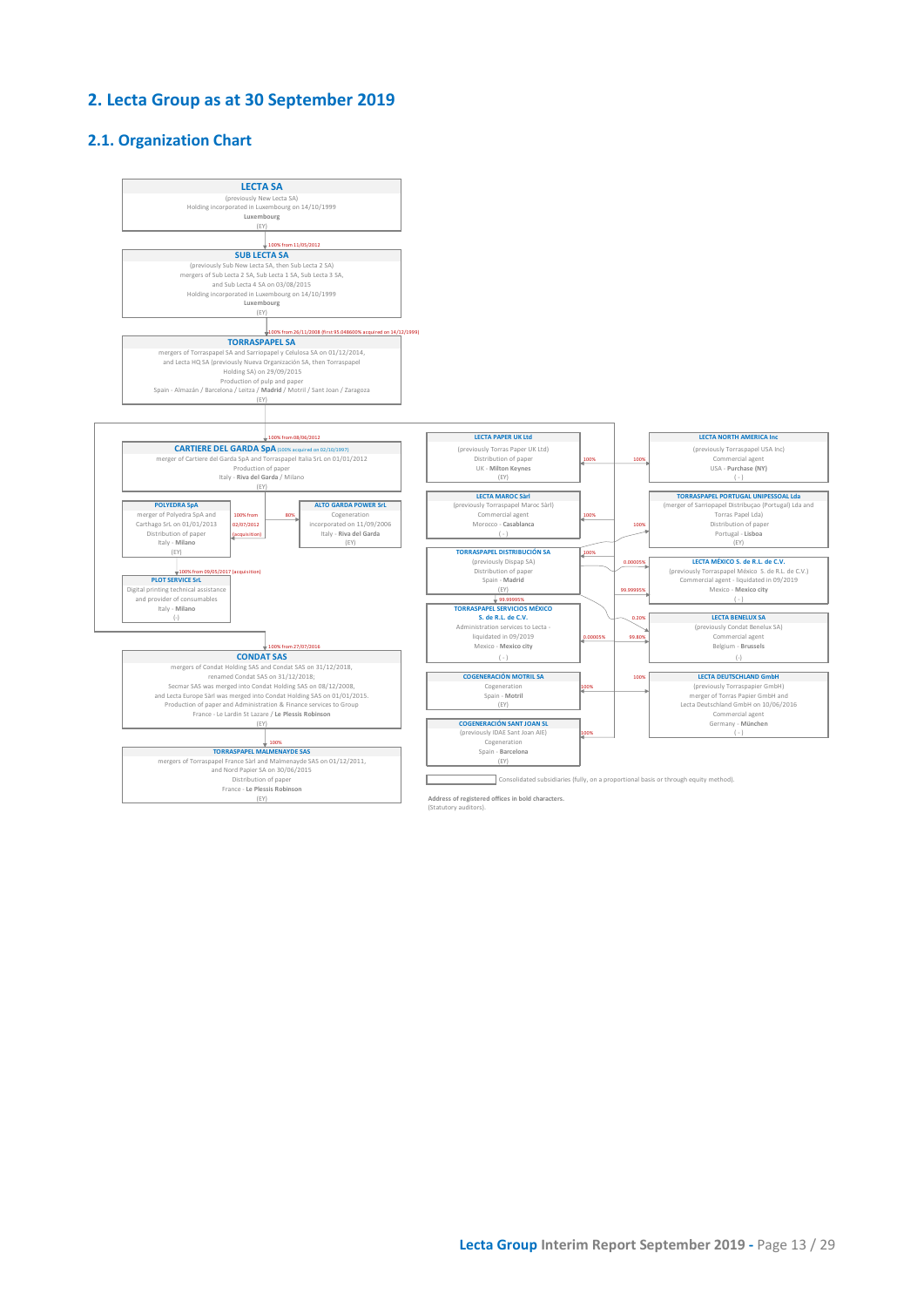# <span id="page-13-0"></span>**2.2. Consolidated subsidiaries**

|                                                                                                                                                           |                                                                                       | <b>Country of</b> |                 |                | Consol.       |
|-----------------------------------------------------------------------------------------------------------------------------------------------------------|---------------------------------------------------------------------------------------|-------------------|-----------------|----------------|---------------|
| <b>Subsidiaries</b>                                                                                                                                       | <b>Activity</b>                                                                       | incorporation     | <b>Interest</b> | <b>Control</b> | <b>Method</b> |
| Alto Garda Power SrL                                                                                                                                      | Cogeneration                                                                          | Italy             | 80%             | 80%            | Full          |
| Cartiere del Garda SpA<br>(absorbed Torraspapel Italia SrL)                                                                                               | Production of woodfree coated paper                                                   | Italy             | 100%            | 100%           | Full          |
| Cogeneración Motril SA                                                                                                                                    | Cogeneration                                                                          | Spain             | 100%            | 100%           | Full          |
| Cogeneración Sant Joan SL                                                                                                                                 | Cogeneration                                                                          | Spain             | 100%            | 100%           | Full          |
| (previously IDAE Sant Joan AIE, then Cogeneración Sant<br>Joan AIE)                                                                                       |                                                                                       |                   |                 |                |               |
| <b>Condat SAS</b><br>(previously Condat Holding SAS; absorbed Secmar SAS,<br>Lecta Europe Sàrl, and Condat SAS)                                           | Production of woodfree coated paper,<br>Administration & Finance services to<br>Group | France            | 100%            | 100%           | Full          |
| Lecta Benelux SA<br>(previously Condat Benelux SA)                                                                                                        | Commercial agent                                                                      | Belgium           | 100%            | 100%           | Full          |
| Lecta Deutschland GmbH<br>(previously Torras Papier GmbH)                                                                                                 | Commercial agent                                                                      | Germany           | 100%            | 100%           | Full          |
| Lecta Maroc Sàrl<br>(previously Torraspapel Maroc Sàrl)                                                                                                   | Commercial agent                                                                      | Morocco           | 100%            | 100%           | Full          |
| Lecta México S. de R.L. de C.V.<br>(previously Torraspapel México S. de R.L. de C.V.)                                                                     | Commercial agent - liquidated in 09/2019                                              | Mexico            | 100%            | 100%           | Full          |
| Lecta North America Inc<br>(previously Torraspapel USA Inc)                                                                                               | Commercial agent                                                                      | <b>USA</b>        | 100%            | 100%           | Full          |
| Lecta Paper UK Ltd                                                                                                                                        | Distribution of paper                                                                 | <b>UK</b>         | 100%            | 100%           | Full          |
| (previously Torras Paper UK Ltd)<br>Plot Service SrL                                                                                                      | Digital printing technical assistance and<br>provider of consumables                  | Italy             | 100%            | 100%           | Full          |
| Polyedra SpA                                                                                                                                              | Distribution of paper                                                                 | Italy             | 100%            | 100%           | Full          |
| (absorbed Carthago SrL)                                                                                                                                   |                                                                                       |                   |                 |                |               |
| Sub Lecta SA<br>(previously Sub New Lecta SA, then Sub Lecta 2 SA;<br>absorbed Sub Lecta 4 SA, Sub Lecta 3 SA, and Sub Lecta 1<br>SA)                     | Holding and<br>IP management                                                          | Luxembourg        | 100%            | 100%           | Full          |
| Torraspapel Distribución SA<br>(previously Dispap SA; spin-off of the distribution<br>activity from Torraspapel SA)                                       | Distribution of paper                                                                 | Spain             | 100%            | 100%           | Full          |
| Torraspapel Malmenayde SAS<br>(merger of Torraspapel France Sàrl and Malmenayde<br>SAS, absorbed Nord Papier SA)                                          | Distribution of paper                                                                 | France            | 100%            | 100%           | Full          |
| <b>Torraspapel Portugal Unipessoal Lda</b><br>(merger of Sarriopapel Distribuiçao (Portugal) Lda and<br><b>Torras Papel Lda)</b>                          | Distribution of paper                                                                 | Portugal          | 100%            | 100%           | Full          |
| Torraspapel Servicios México S. de R.L. de C.V.                                                                                                           | Provider of administration services -<br>liquidated in 09/2019                        | Mexico            | 100%            | 100%           | Full          |
| <b>Torraspapel SA</b><br>(absorbed Sarriopapel y Celulosa SA and Lecta HQ SA;<br>spin-off of the distribution activity to Torraspapel<br>Distribución SA) | Production of pulp and paper                                                          | Spain             | 100%            | 100%           | Full          |

**1997 1998**

Sub Lecta 1 SA was incorporated in Luxembourg on 11 August 1997. On 2 October 1997, Sub Lecta 1 SA acquired Cartiere del Garda SpA, an Italian producer of coated woodfree paper, from Bertelsmann Group

### **Sub Lecta 1 SA Condat Holding SAS Lecta Europe Sàrl**

Condat Holding SAS was set up by Cartiere del Garda SpA and incorporated in France on 4 November 1998.

On 13 November 1998, Condat Holding SAS acquired Condat SAS, a French producer of coated woodfree paper, from Jefferson Smurfit Group.

Lecta Europe Sàrl, in charge of administration and finance for the Group was set up by Condat Holding SAS and incorporated in France on 30 November 1998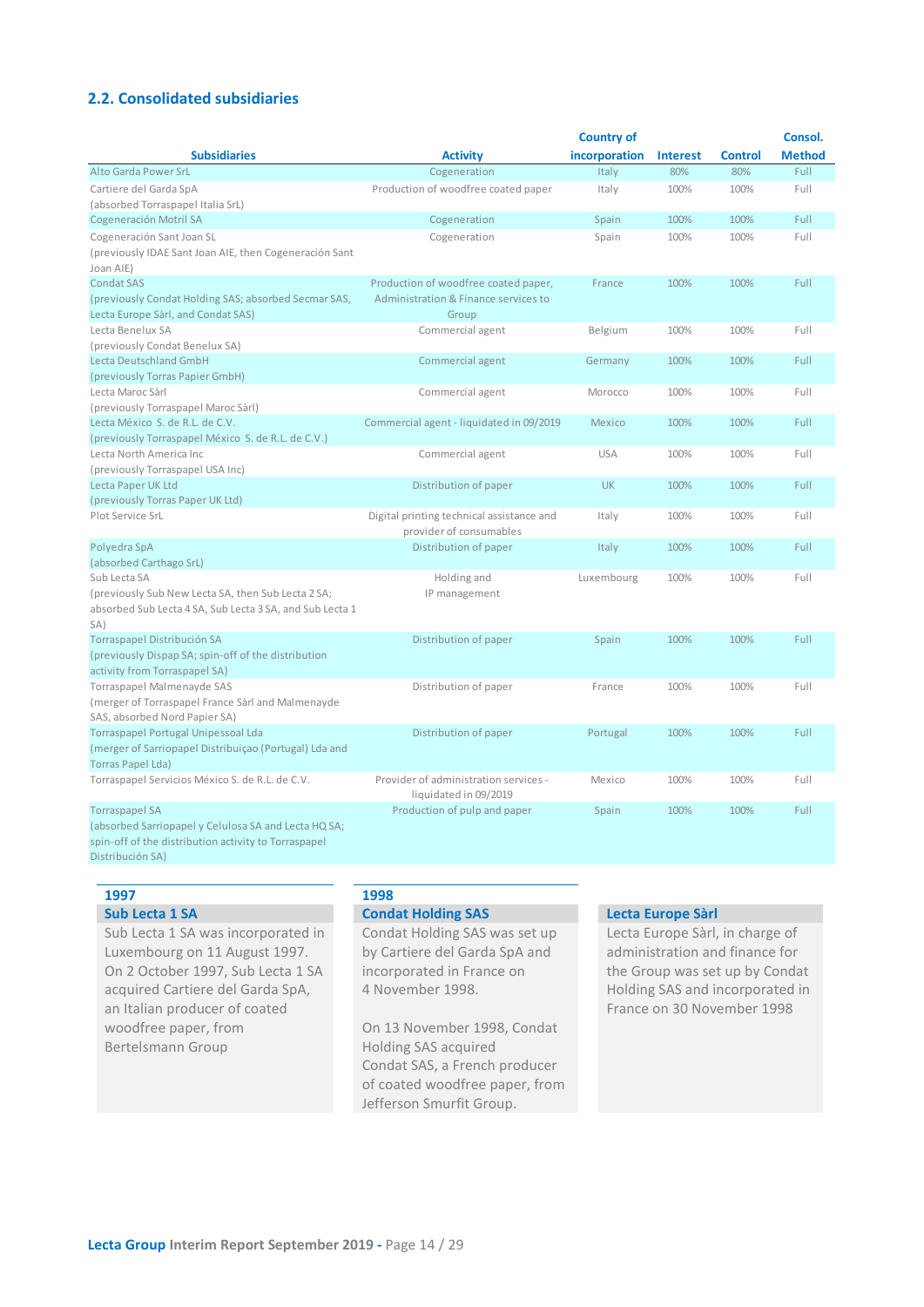# **1999**

**Sub Lecta 2 SA Lecta HQ SA Lecta HQ SA**

Sub Lecta 2 SA was incorporated in Luxembourg on 14 October 1999

The parent company Lecta SA was incorporated in Luxembourg on 14 October 1999. On 13 December 1999, the shares of Sub Lecta 1 SA

and Sub Lecta 2 SA were contributed to Lecta SA. Consequently, the above subsidiaries have been

**Sarriopapel Distribuiçao** 

On 1 July 2006, Sarriopapel Distribuiçao (Portugal) Lda absorbed Torras Papel Lda and was renamed Torraspapel Portugal Lda. Both companies were consolidated before the

**(Portugal) Lda**

merger.

1999

consolidated since 1 December

Lecta HQ SA (previously called Torraspapel Holding SA), incorporated in Spain on 24 September 1999, became a subsidiary of Sub Lecta 2 SA on 28 October 1999

On 13 December 2002, Torraspapel SA acquired 25.59% of Sub Lecta 1 SA. Due to the presence of non-controlling interests in Torraspapel SA, this acquisition resulted in noncontrolling interests in Sub Lecta 1 SA and its subsidiaries

### **Alto Garda Power SrL Cogeneración del Ter SL**

On 11 September 2006, Alto Garda Power SrL was incorporated in Italy. It is 80% owned by Cartiere del Garda SpA and 20% by Alto Garda Servizi SpA, a local utility controlled by the City of Riva del Garda. This company's purpose is to own and operate a cogeneration plant and provide steam and electricity to its shareholders and the market.

On 11 December 2007, IDAE Sant Joan AIE was incorporated in Spain. It is 51% owned by Torraspapel SA and 49% by Instituto para la Diversificación y Ahorro de la Energía (IDAE) the Spanish Institute for Energy Diversification and Saving. This company's purpose is to own and operate a cogeneration plant and provide steam and electricity to Torraspapel SA and the market.

# **2008**

### **IDAE Sant Joan AIE Lecta North America Inc. Dispap SA**

On 1 January 2008, Lecta North America Inc, the 100% owned commercial agent in North America for Lecta Group, was included in the consolidation perimeter.

On 14 December 1999, Lecta HQ SA acquired 95.05% of Torraspapel SA, a Spanish paper merchant and producer of pulp and paper, from Grupo Torras SA and Paltor ApS, two companies under the control of Kuwait Investment Authority.

### **2002 2004**

### **Lecta SA Torraspapel SA Torraspapel Servicios México S. de R.L. de C.V.**

Torraspapel Servicios México S. de R.L. de C.V. was set up by Dispap SA and incorporated in Mexico on 6 October 2004. It is a provider of administration services to Lecta México S. de R.L. de C.V.. It started its activities in 2005. It is consolidated since 01 January 2005.

### **2006 2007**

Cogeneración del Ter SL is a cogeneration plant located in Sarrià de Ter (Spain). It was 70% owned by Torraspapel SA and 30% by La Energía SA, a subsidiary of energy services Gas Natural Group when it was consolidated from 1 July 2007.

On 1 January 2008, Dispap SA, a paper distributor in Spain having no more operating activity, was excluded from the consolidation perimeter.

**Torraspapel SA Torraspapel SA Lecta HQ SA**

**Lecta Group Interim Report September 2019 -** Page 15 / 29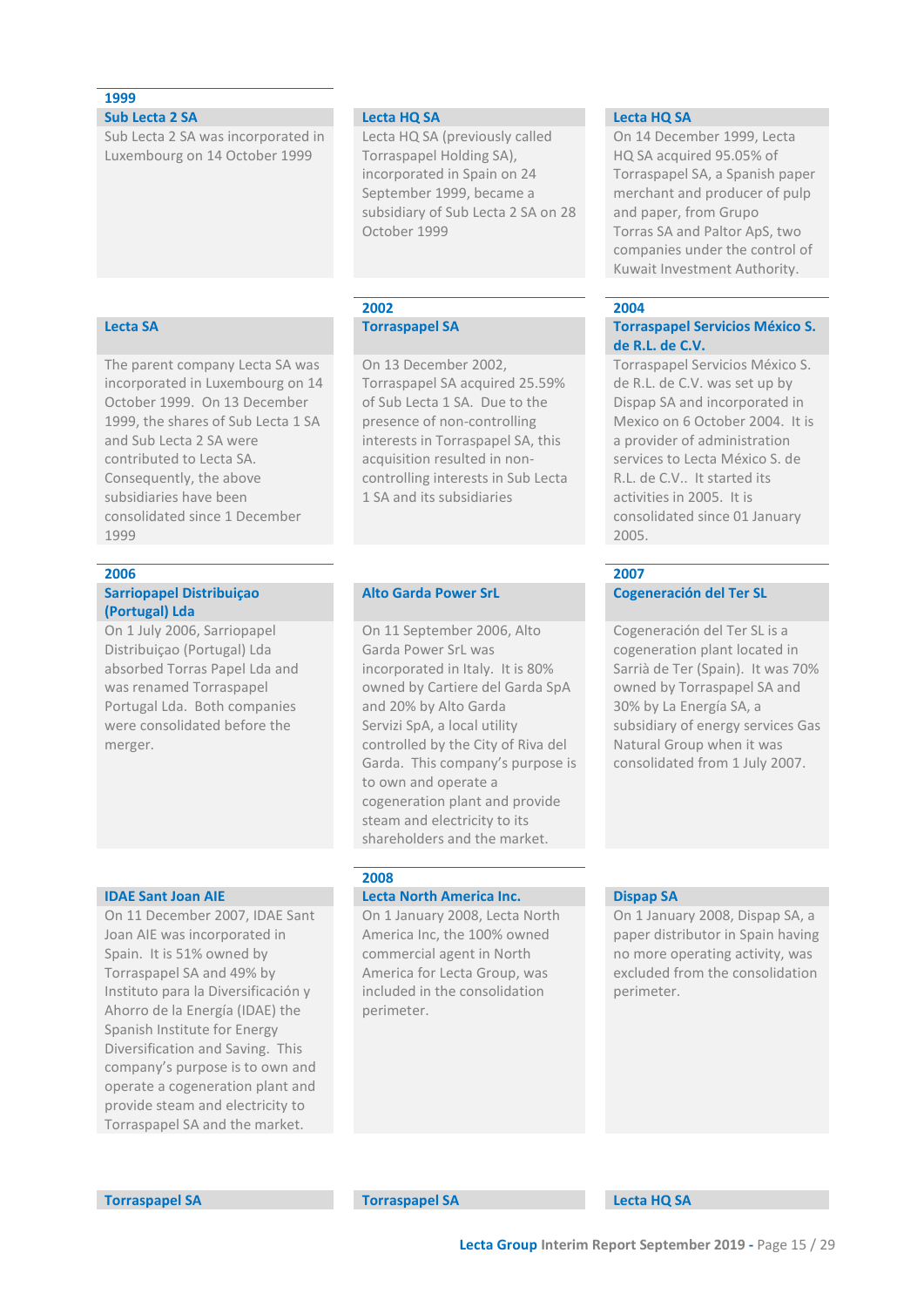On 6 May 2008, Torraspapel SA acquired 100% of Secmar SAS. Secmar SAS was a French company holding 100% of Malmenayde SAS and 66% of Nord Papier SA, two French paper merchants

On 3 November 2008, Torraspapel SA contributed Secmar SAS to Condat Holding SAS and received in return a 23.17% interest in that company

On 8 December 2008, Secmar SAS was merged into Condat Holding SAS. Malmenayde SAS and Nord Papier SA became direct subsidiaries of Condat Holding SAS.

### **Lecta Benelux SA Torraspapel SA Malmenayde SAS**

On 1 January 2010, Lecta Benelux SA, the 100% owned commercial agent in Benelux for Condat products, was included in the consolidation perimeter.

On 5 December 2011, Torraspapel SA acquired 6% additional equity in Cogeneración Motril SA. It now holds 81% in Cogeneración Motril SA.

### **2009 2010**

On 18 December 2009, Torraspapel SA acquired an additional 5% in Cogeneración del Ter SL. It now holds 75% in Cogeneración del Ter SL.

### **2011**

On 26 July 2011, Torraspapel SA acquired 24% additional equity in Cogeneración Motril SA to increase its participation to 75%.

### **Torraspapel SA Torraspapel Italia SrL Sub Lecta 3 SA**

On 31 December 2011, Torraspapel Italia SrL, the commercial agent in Italy for Torraspapel products was excluded from the consolidation perimeter. On 1 January 2012, Torraspapel Italia SrL was merged into Cartiere del Garda SpA.

On 25 September 2012, Condat Holding SAS acquired 34% noncontrolling interests in Nord Papier SA. It now holds 100% in

### **Cartiere del Garda SpA Condat Holding SAS Carthago SrL**

On 2 July 2012, Cartiere del Garda SpA acquired 100% of Polyedra SpA. Polyedra SpA is an Italian paper merchant who in turn holds 100% of Carthago SrL, another Italian paper merchant.

On 29 November 2013, Sub Lecta 4 SA was incorporated in Luxembourg. It is 100% owned by Sub Lecta 3 SA. Its purpose is to be a holding company.

### Nord Papier SA.

On 10 December 2013, Torraspapel SA and Sarriopapel y Celulosa SA sold 100% of their participation in the Argentinean paper distributor Torraspapel Argentina SA.

On 26 November 2008, Lecta HQ SA acquired 4.95% noncontrolling interests in Torraspapel SA following the exercise of a put option, negotiated in December 1999 at the time of the acquisition of Torraspapel SA. It now holds 100% in Torraspapel SA

### **Secmar SAS Torraspapel SA Lecta Deutschland GmbH**

On 1 January 2010, Lecta Deutschland GmbH, the 100% owned commercial agent in Germany for Lecta Group products, was included in the consolidation perimeter.

On 1 December 2011, Malmenayde SAS was merged into Torraspapel France Sàrl, and the resulting entity was named Torraspapel Malmenayde Sàrl.

# **2012**

On 26 April 2012, Sub Lecta 3 SA was incorporated in Luxembourg. It is 100% owned by Sub Lecta 1 SA. Its purpose is to be a holding company.

# **2013**

On 1 January 2013, Carthago SrL was merged into Polyedra SpA.

# **2014**

# **Sub Lecta 4 SA Torraspapel SA Cogeneración del Ter SL**

On 23 October 2014, following the permanent closure of the paper mill located in Sarrià de Ter, the liquidation of Cogeneración del Ter SL was initiated.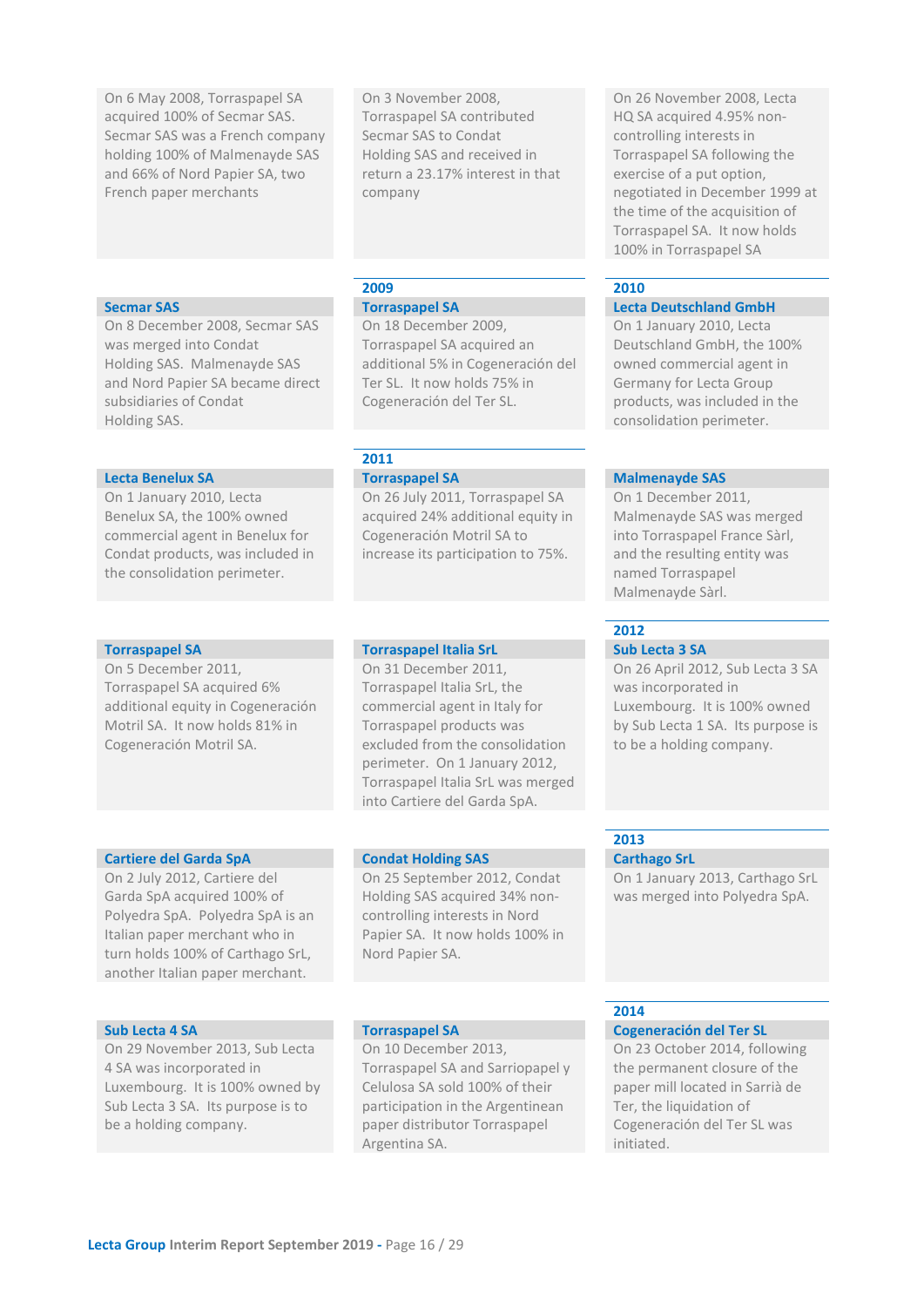### **2015 Sarriopapel y Celulosa SA Lecta Europe Sàrl Nord Papier SA** On 1 December 2014, Sarriopapel y Celulosa SA was merged into Torraspapel SA. Following this merger, Torraspapel SA directly holds 100% in Torraspapel Portugal Lda and Torras Papier GmbH. On 1 January 2015, Lecta Europe Sàrl was merged into Condat Holding SAS. On 30 June 2015, Nord Papier SA was merged into Torraspapel Malmenayde SAS. **Cogeneración Motril SA Sub Lecta 4 SA, Sub Lecta 3 SA and Sub Lecta 1 SA Lecta HQ SA** On 6 July 2015, the shareholders meeting of Cogeneración Motril SA, decided a share capital decrease to 0€ against losses, immediately followed by a capital increase of 2.6M€. The majority shareholder of 81% (Torraspapel SA) subscribed to the capital increase for an amount of 2.1M€, while the minority shareholders of 19% did not take part to the capital increase. This operation was delivered to the Registry of the Commercial Court ("Registro Mercantil") in October 2015. On 3 August 2015, Sub Lecta 4 SA, Sub Lecta 3 SA and Sub Lecta 1 SA were merged into Sub Lecta 2 SA and the resulting entity was renamed Sub Lecta SA on 17 August 2015. On 29 September 2015, Lecta HQ SA was merged into Torraspapel SA (reverse merger).

On 16 November 2015, Torraspapel SA acquired 25% additional equity in Cogeneración del Ter SA, en liquidación (liquidation initiated on 23 October 2014), against 1€ cash payment to increase its participation to 100%.

On 13 June 2016, Cogeneración del Ter SA was liquidated.

# **2016**

On 1 January 2016, Dispap SA a holding company having no operating activity was included in the consolidation perimeter.

### **Torraspapel SA Dispap SA Dispap SA Lecta Deutschland GmbH**

On 10 June 2016, Lecta Deutschland GmbH was merged into Torras Papier GmbH and the resulting entity was renamed Lecta Deutschland GmbH.

# **2017**

On 9 May 2017, Polyedra SpA acquired 100% of Plot Service SrL. Plot Service SrL is specialized in technical assistance for professional large format graphic peripherals.

### **Cogeneración del Ter SA Plot Service SrL Torraspapel Distribución SA**

On 15 December 2017, the distribution activity in Spain was spin-off from Torraspapel SA to Dispap SA. Torraspapel SA also assigned its participation in Torraspapel Portugal Unipessoal Lda to Dispap SA. The latter was renamed Torraspapel Distribución SA.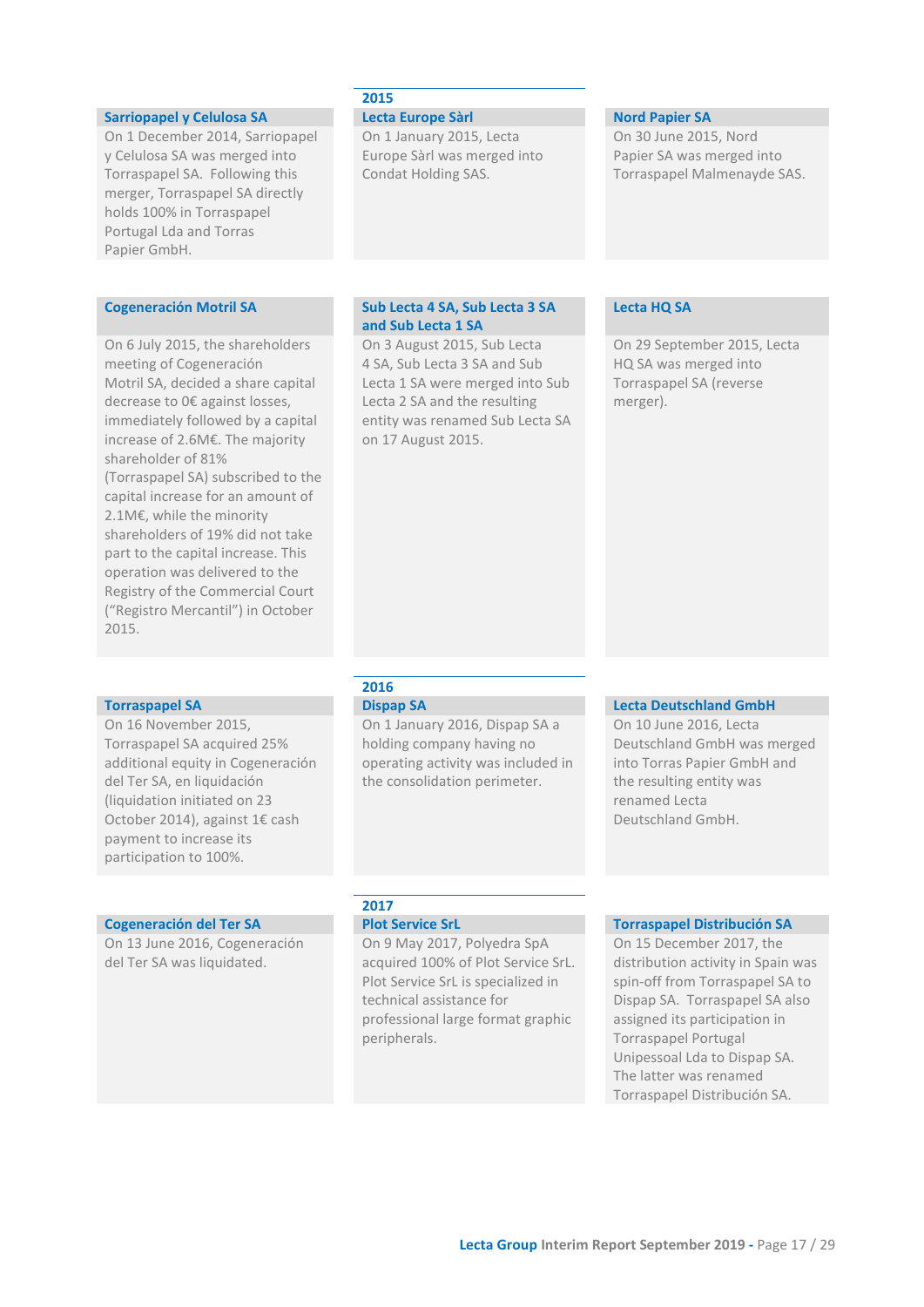### **2018**

### **Lecta México S. de R.L. de C.V. and Torraspapel Servicios México S. de R.L. de C.V.**

On 30 November 2018, the two Mexican subsidiaries, Lecta México S. de R.L. de C.V. and Torraspapel Servicios México S. de R.L. de C.V. were put into liquidation (see Note 3.4).

### **2019**

**Cogeneración Sant Joan SL Lecta México S. de R.L. de C.V.** 

In June 2019 transformation from an economic Grouping (AIE) into a limited liability company (SL).

### **Cogeneración Sant Joan AIE Condat SAS**

On 21 December 2018 Torraspapel SA acquired the 49% non-controlling interests in IDAE Sant Joan AIE, and the company was renamed Cogeneración Sant Joan AIE. (see Note 3.5).

On 31 December 2018, Condat SAS was merged into Condat Holding SAS and the resulting company was renamed Condat SAS.

# **and Torraspapel Servicios México S. de R.L. de C.V.**

<span id="page-17-0"></span>In September 2019, the two Mexican subsidiaries, Lecta México S. de R.L. de C.V. and Torraspapel Servicios México S. de R.L. de C.V. were liquidated (see Note 3.4).

### **2.3. Interests in non-consolidated companies**

|                                               |                                               | <b>Country of</b> |                 |                |                 |
|-----------------------------------------------|-----------------------------------------------|-------------------|-----------------|----------------|-----------------|
| <b>Companies</b>                              | <b>Activity</b>                               | incorporation     | <b>Interest</b> | <b>Control</b> | <b>Comments</b> |
| Catalana d'Iniciatives CR SA - in liquidation | In liquidation                                | Spain             | 0.39%           | 0.39%          | (a)             |
| Condat Energie Biomasse SAS                   | No operating activity                         | France            | 100%            | 100%           | (b)             |
| Consorzio Nazionale Imballaggi Scarl          | Recovery<br>& Recycling                       | Italy             | 0.0075%         | 0.0075%        | (a)             |
| Gas Intensive Scarl                           | Purchase of methane by<br>Italian industries  | Italy             | 0.52%           | 0.52%          | (a)             |
| Promotora del Ulla SA                         | No operating activity                         | Spain             | 45.2%           | 45.2%          | (b)             |
| <b>SREP SA</b>                                | Recycling of packaging<br>and paper in France | France            | 0.41%           | 0.41%          | (a)             |
| <b>SVL Pilote SAS</b>                         | Logistics                                     | France            | $O\%$           | 0%             | (a)             |
| SVS SAS                                       | Forwarding agent                              | France            | 0%              | 0%             | (a)             |
| <b>SVT SAS</b>                                | Packina                                       | France            | 0%              | 0%             | (a)             |

*In italic: Non-strategic companies.*

Other companies are considered as strategic, even if they are not consolidated because of the following reasons:

(a) Lecta Group has no control and no significant influence in these companies.

(b) Immateriality.

Other comments

- On 29 May 2017, Condat Energie Biomasse SAS was incorporated in France. Its sole activity until today was the presentation on 1 June 2017 of a proposal in response to a public tender organized by the French Authorities for biomass energy. This public tender was cancelled in 2018.
- On 17 December 2018, OpenText Corporation acquired Liaison Technologies Inc, of which the 0.1664% participation of Sub Lecta SA.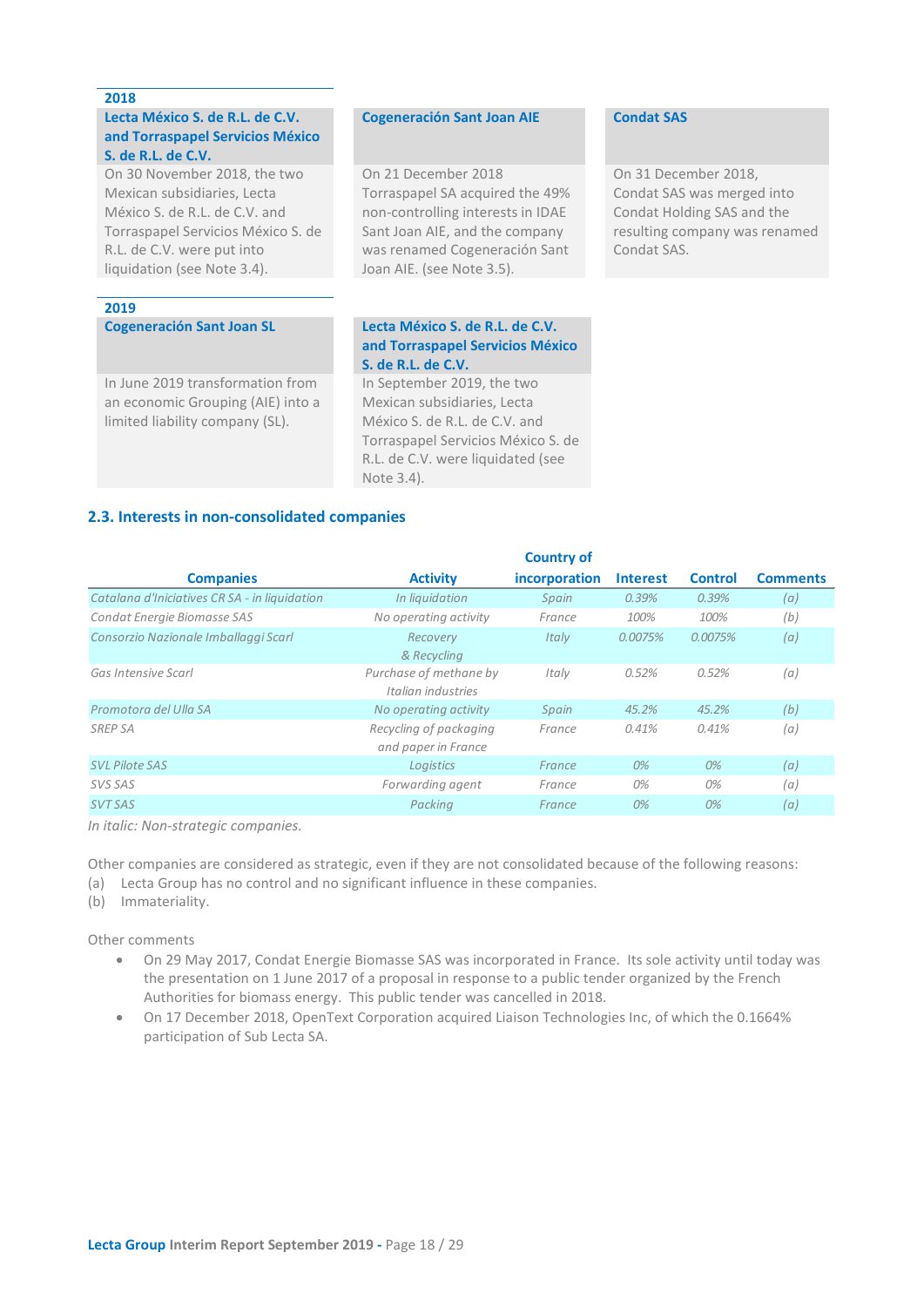# **3. Lecta capital structure and Significant events**

# **3.1. Lecta capital structure**

On 27 July 2016, Lecta Group successfully completed its offering of EUR 600 M new notes ("2016 notes"):

- <span id="page-18-1"></span><span id="page-18-0"></span>• EUR 225 M of floating rate senior secured notes due 2022, bearing an interest rate of 3-month Euribor (with a floor at 0%) + 6.375%,
- <span id="page-18-2"></span>• EUR 375 M of fixed rate senior secured notes due 2023, bearing an interest rate of 6.500%,

and the negotiation of a new EUR 65 M Revolving Credit Facility bearing an interest rate of 4% due 2022 (see Note 18). The 2016 notes are listed on the Official List of the Luxembourg Stock Exchange and traded on the Euro MTF market.

# **3.2. Projects and plans**

Lecta has Board authorization to explore projects aimed at (i) the simplification of the Group structure from a corporate and tax standpoint, (ii) the optimization of the operating organization, (iii) the strengthening of its specialty papers and distribution operations, (iv) the identification of exit opportunities, and (v) the recapitalization of the Group (see Note 18).

# <span id="page-18-3"></span>**3.3. Organization efficiency program**

The integration process covers Lecta industrial operations in Italy, France and Spain, as well as the paper distribution ones in the same countries and, additionally, Portugal. Within the Organization efficiency program, Lecta planned several cost reduction projects.

For the nine-month period ended 30 September 2019 the restructuring cash cost associated to Lecta efficiency programs was EUR (3.1) M, reported in the line "Non-recurring items" (see Note 6).

Organization Efficiency Program allows Lecta to maintain the labor costs in spite of salary increases and new job positions in relation with the investments in Specialties.

# <span id="page-18-4"></span>**3.4. Mexican subsidiaries**

In September 2019, the two Mexican subsidiaries, i.e. Lecta México S. de R.L. de C.V. and Torraspapel Servicios México S. de R.L. de C.V. were liquidated (see Note 2.2). They served as Commercial agent for the manufacturing companies of the Lecta group. As part of the shift of Lecta group business into Specialties and given the decrease in margin of the sales in Mexico, it was considered more cost efficient to have the Mexican clients dealt with directly by the Central Overseas structure in Barcelona.

# <span id="page-18-5"></span>**3.5. Acquisition of non-controlling interests in Cogeneración Sant Joan AIE**

On 21 December 2018 Torraspapel SA acquired the 49% non-controlling interests in IDAE Sant Joan AIE, and the company was renamed Cogeneración Sant Joan AIE (see Note 2.2). This acquisition was made through the exercise of the call option against a cash payment of EUR 4.1 M.

As the Non-controlling interests in Cogeneración Sant Joan AIE were EUR 10.5 M, i.e. EUR 9.1 M until December 2017 and EUR 1.4 M from January to November 2018, this acquisition increased the Group's reserves by EUR 6.4 M, i.e. EUR 5.0 M until December 2017 and EUR 1.4 M from January to November 2018 (see Statement of changes in equity). In addition, the Group now has the control of the cash held by Cogeneración Sant Joan AIE.

# <span id="page-18-6"></span>**3.6. Temporary shutdown of Line 8 at the Condat mill in France**

Lecta temporarily shut down Line 8 at its Condat mill in France starting at the end of April 2019. The decrease in CWF demand over the last several years resulted in overcapacity in the industry. The worsening of this trend observed in the last months is the main reason for this decision.

The Condat brand product range and service levels during this period are guaranteed due to efficiency improvements and streamlining on Condat's Line 4 as well as through the contribution of the Group's other CWF paper mills. Despite the temporary shutdown, meeting the overall demand of Lecta's CWF customers is assured, given the Group's total production capacity of more than 850,000 tons per year.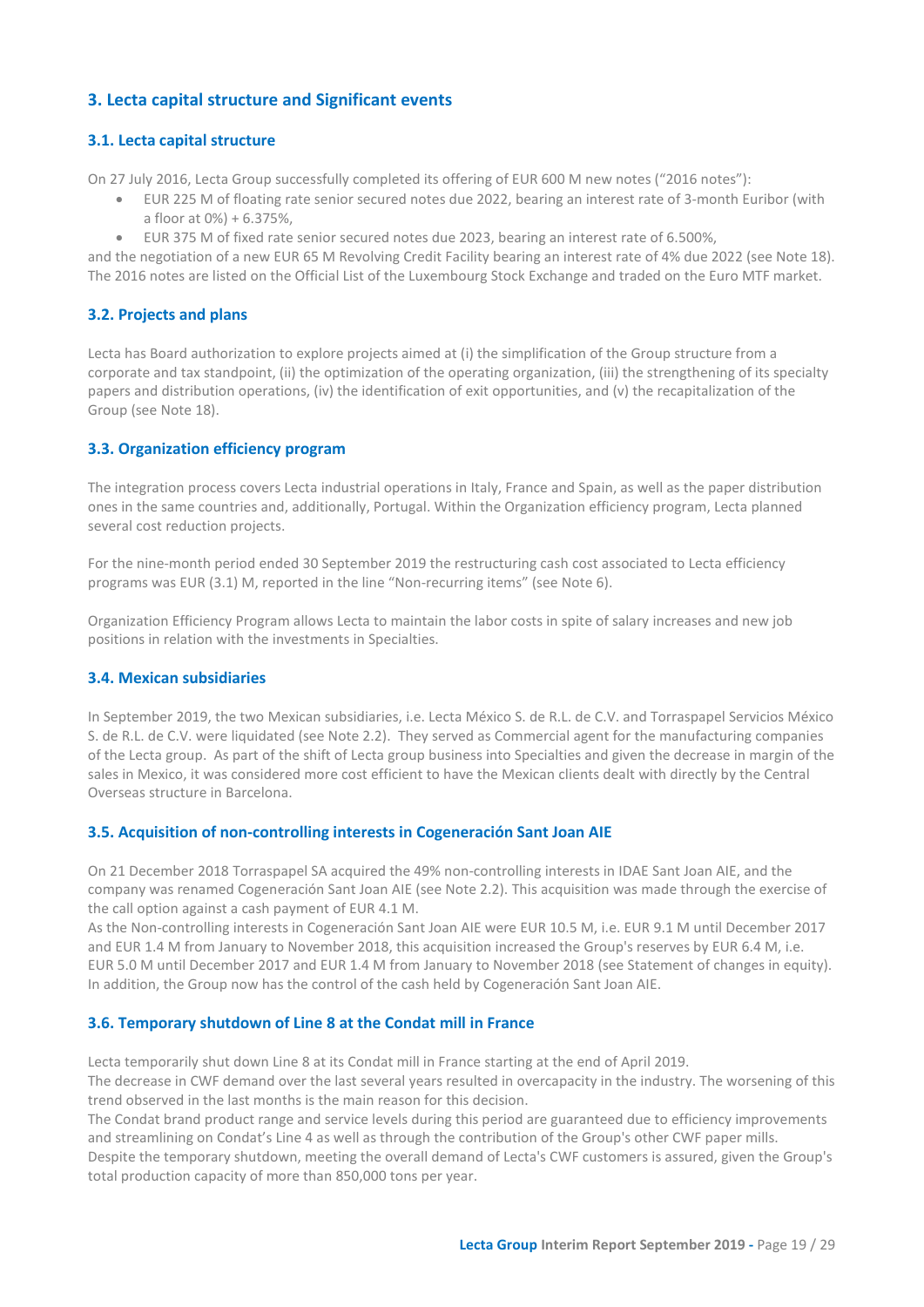At the same time, Lecta continues working on a strategic transformation plan that will allow Condat to diversify its production.

This plan would entail the transformation of Line 8 from manufacturing CWF to manufacturing specialty papers for labels and flexible packaging, a market in which Lecta has extensive experience given its manufacturing operations in Spain (see Note 18).

### <span id="page-19-0"></span>**3.7. Implementation of a new ERP at the Cartiere del Garda mill in Italy**

In June 2019, a new Enterprise Resource Planning system was implemented in Lecta's Riva del Garda Italy paper mill. Implementation was more challenging than expected, resulting in a loss of production and deliveries of CWF from the mill, as well as extra cost. The estimated and accounted for EBITDA impacts in 2Q and 3Q 2019 were negative EUR (1.8) M and EUR (5.9) M respectively. The mill is operating normally since the month of October.

# <span id="page-19-1"></span>**4. Information by Operating Segment**

Lecta Group applied IFRS 8 "Operating Segments" as of 1 January 2009. The Chief Operating Decision Makers analyze the group activity through three lines of products and services, within a unique operating segment, "**production and sale of paper**".

The definition of **products and services** is:

- − Coated Woodfree consists in the sale of fine paper manufactured by Lecta. The Coated Woodfree is quasi exclusively sold to third parties;
- Specialties consist in the sale of specialty papers manufactured by Lecta. The Specialties are quasi exclusively sold to third parties;
- − Purchased Products consist in the sale of products purchased from third parties.

For products and services reporting, definitions are as follows:

- Net sales of Paper consist of Revenue reported in the Income statement less Sales of energy (see Note 5). The rationale is that the activity of Lecta is to produce and sell paper. In this context, Lecta operates cogeneration plants that burn gas and produce electricity and steam. The production of steam is internally consumed, while the production of electricity can be internally consumed or sold to the grid. For "Operating Segment" reporting, the sale of electricity to the grid is not considered as revenue but as reduction in energy cost to produce paper.
- EBITDA is the EBITDA reported in the Income statement. There is no significant non-cash expense within the EBITDA.
- Non-current assets is the sum of Property, plant and equipment, Investment properties, Other intangible assets and Biological assets reported in the Statement of Financial Position. Following items are not included: Goodwill, Investment in associates, Available-for-sale financial investments, Deferred income tax assets, Non-current income tax receivable, Other non-current receivables and Non-current assets held for sale.

The intra-segment and inter-segment sales are made at market price.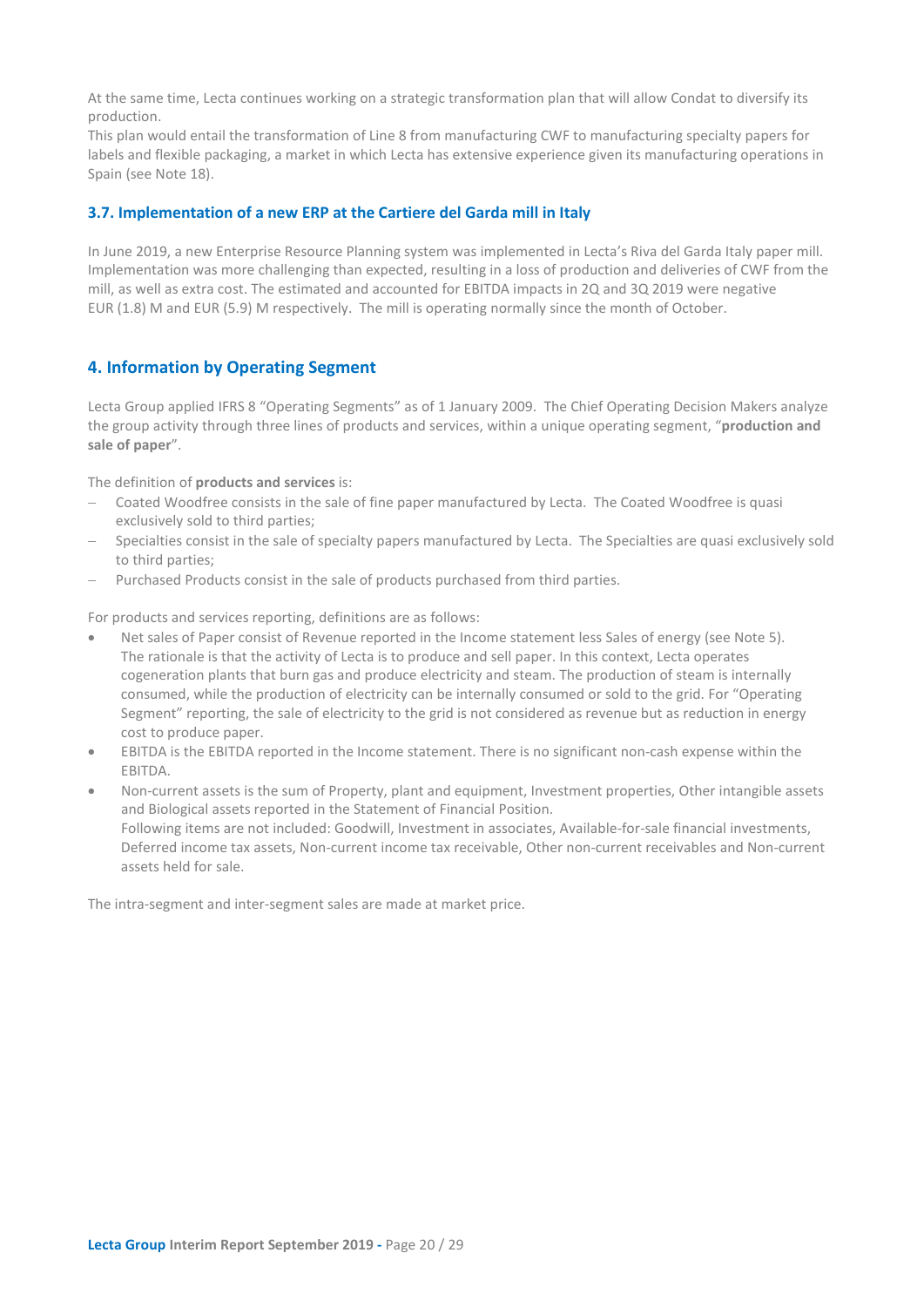# **4.1. Information about profit or loss**

The following table compares sales and profit information of the products and services for the nine-month period ended 30 September 2019, with the prior year. It considers the above definitions:

|                                | <b>Net Sales of Paper</b> |             |          |        |  |  |
|--------------------------------|---------------------------|-------------|----------|--------|--|--|
| <b>Products &amp; Services</b> | Jan to Sept               | Jan to Sept | Change   |        |  |  |
| (in EUR M)                     | 2019                      | 2018        | absolute | %      |  |  |
| Coated Woodfree                | 485                       | 561         | $-76$    | $-14%$ |  |  |
| Specialties                    | 365                       | 352         | $+13$    | $+4%$  |  |  |
| Purchased products             | 124                       | 130         | -6       | $-5%$  |  |  |
| Total                          | 974                       | 1,044       | $-69$    | $-7%$  |  |  |

|                                |             | <b>EBITDA</b> |          |        |
|--------------------------------|-------------|---------------|----------|--------|
| <b>Products &amp; Services</b> | Jan to Sept | Jan to Sept   | Change   |        |
| (in EUR M)                     | 2019        | 2018          | absolute | ℅      |
| Coated Woodfree                | 23          | 38            | $-15$    | $-39%$ |
| Specialties                    | 38          | 49            | $-11$    | $-22%$ |
| Purchased products             | 6           |               | $+1$     | $+31%$ |
| Total                          | ь.          | 91            | $-24$    | $-26%$ |

|                                | <b>EBITDA Margin</b> |             |                   |  |  |  |
|--------------------------------|----------------------|-------------|-------------------|--|--|--|
| <b>Products &amp; Services</b> | Jan to Sept          | Jan to Sept | Change            |  |  |  |
|                                | 2019                 | 2018        | Percentage points |  |  |  |
| Coated Woodfree                | 4.8%                 | 6.7%        | $-2.0$            |  |  |  |
| Specialties                    | 10.5%                | 13.9%       | $-3.4$            |  |  |  |
| Purchased products             | 5.0%                 | 3.6%        | $+1.4$            |  |  |  |
| <b>Total</b>                   | 6.9%                 | 8.8%        | $-1.8$            |  |  |  |

# **Breakdown of Net Sales of Paper and EBITDA by Product and Service:**

|                    |      | <b>Net Sales of Paper</b>   |               | <b>EBITDA</b>               |      |               |
|--------------------|------|-----------------------------|---------------|-----------------------------|------|---------------|
|                    |      | <b>January to September</b> |               | <b>January to September</b> |      |               |
|                    | 2019 | 2018                        | <b>Change</b> | 2019                        | 2018 | <b>Change</b> |
| Coated Woodfree    | 50%  | 54%                         | $-4$ pp       | 34%                         | 41%  | $-7$ pp       |
| Specialties        | 37%  | 34%                         | $+4$ pp       | 57%                         | 53%  | $+3pp$        |
| Purchased products | 13%  | 12%                         | $+0$ pp       | 9%                          | 5%   | $+4pp$        |
|                    | 100% | 100%                        |               | 100%                        | 100% |               |



# <span id="page-20-0"></span>**Net Sales of Paper**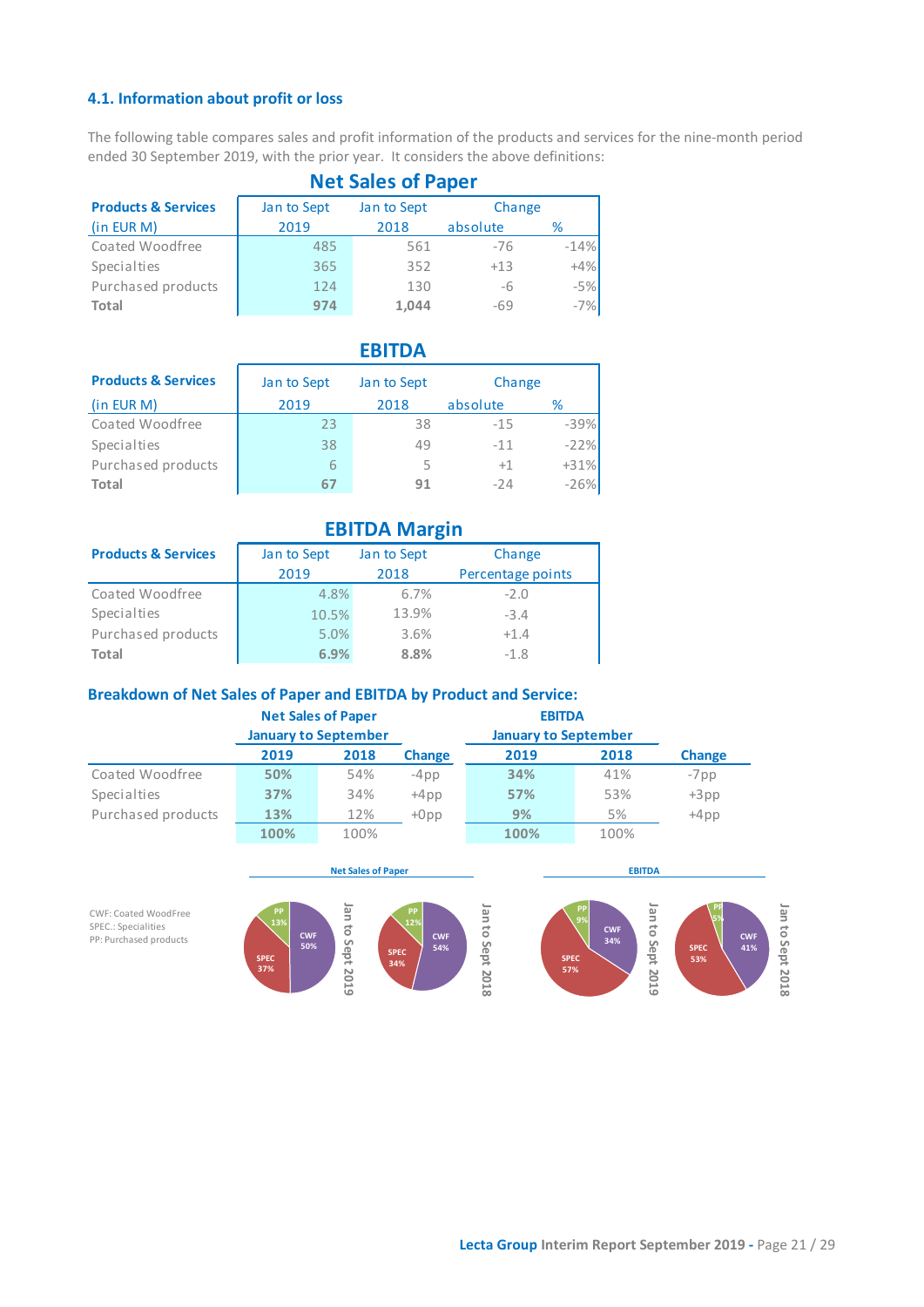# **4.2. Information about geographical areas**

The following table compares Net sales of paper to third parties and Non-current assets of the Group's products and services for the nine-month period ended 30 September 2019, with the prior year:

| <b>Geographical</b>   | Net sales of paper | <b>Geographical</b> |                |
|-----------------------|--------------------|---------------------|----------------|
| location of customers | Jan to Sept        | Jan to Sept         | location of as |
| (in EUR M)            | 2019               | 2018                | (in EUR M)     |
| Europe                | 795                | 848                 | Luxembourg     |
| Americas              | 110                | 129                 | Italy          |
| Rest of world         | 70                 | 68                  | France         |
| Total                 | 974                | 1,044               | Spain          |

<span id="page-21-0"></span>

| <b>Geographical</b> | Non-current assets |      |  |  |
|---------------------|--------------------|------|--|--|
| location of assets  | 30 Sep<br>30 Sep   |      |  |  |
| (in EUR M)          | 2019               | 2018 |  |  |
| Luxembourg          | 22                 |      |  |  |
| Italy               | 73                 | 77   |  |  |
| France              | 36                 | 41   |  |  |
| Spain               | 368                | 357  |  |  |
| Other               |                    |      |  |  |
| <b>Total</b>        | 499                |      |  |  |

# <span id="page-21-1"></span>**5. Revenue**

The following table compares Revenue to third parties and Sales in volume of the Group for the nine-month period ended 30 September 2019, with the prior year:

|                       | <b>January to September</b> |           |  |
|-----------------------|-----------------------------|-----------|--|
| (in EUR K)            | 2019                        | 2018      |  |
| Net Sales of Paper    | 974,368                     | 1,043,684 |  |
| Sales of energy       | 76,753                      | 70,083    |  |
| Revenue               | 1,051,121                   | 1,113,767 |  |
|                       |                             |           |  |
|                       |                             |           |  |
| (in metric tonnes)    | 2019                        | 2018      |  |
| Volume sold of paper  | 953,184                     | 1,084,341 |  |
|                       |                             |           |  |
| (in MWh)              | 2019                        | 2018      |  |
| Volume sold of energy | 899.661                     | 809,139   |  |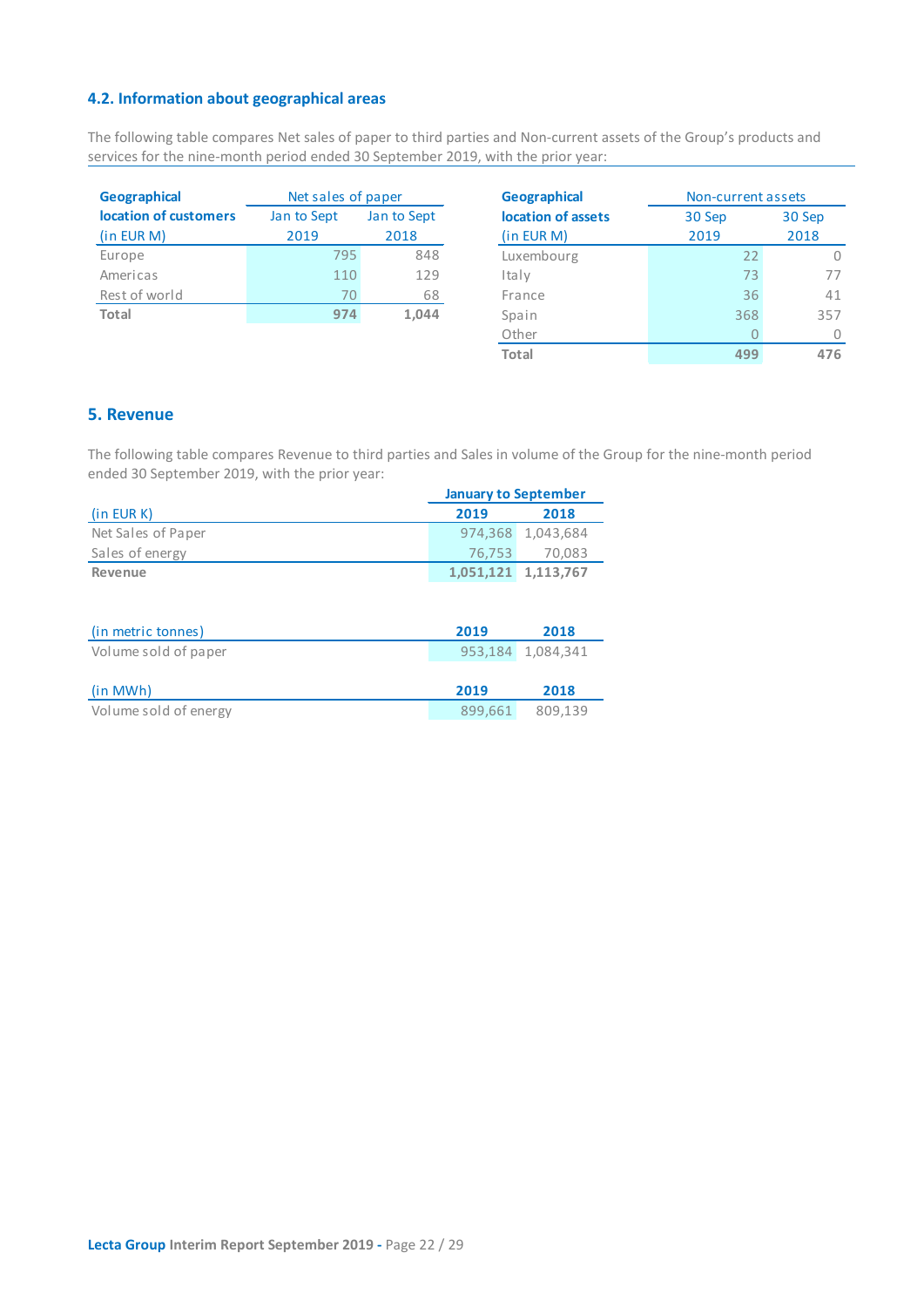# <span id="page-22-0"></span>**6. Non-recurring items**

| (in EUR K)<br><b>January to September</b>                             |          |          |
|-----------------------------------------------------------------------|----------|----------|
| Profit (Loss) on:                                                     | 2019     | 2018     |
| Property, plant and equipment                                         | (26)     | 111      |
| Unlisted securities                                                   | 132      |          |
| Ineffective portion in the variation of cash flow hedging derivatives | 0        | 438      |
| Organization efficiency program                                       | (3, 121) | (2,502)  |
| Recapitalization                                                      | (1,792)  |          |
| Other non-recurring items                                             | (280)    | (441)    |
| Income / (Expense)                                                    | (5,086)  | (2, 394) |

### Property, plant and equipment

In 2019, Torraspapel SA and Condat SAS sold some obsolete equipment and a small house against a total payment of EUR 98 K, leading to a pre-tax capital loss of EUR (26) K.

In 2018, Torraspapel SA sold three long time unused offices in Bilbao against a payment of EUR 176 K leading to a pretax capital gain of EUR 111 K.

### Unlisted securities

Following the disposal of Liaison shares made in December 2018, reversal of the impairment on non-consolidated shares of EUR 132 K (see also Note 10).

Ineffective portion in the variation of cash flow hedging derivatives This line was the consequence of the introduction of IAS 32 & 39 (see Note 1.36 of Lecta annual report).

Organization efficiency program (see Note 3.3)

The Organization efficiency program is a body of several plans, aimed at improving the group's competitiveness.

### Recapitalization

The fees and costs associated to the recapitalization of the Group (see Notes 3.1, 3.2 and 18) are reported in this line. They amounted to EUR 1.8 M in 3Q2019.

### Other non-recurring items

In 2019, this line included a capital loss of EUR (341) K in Torraspapel following the disposal of an unexploited piece of land with standing timber.

In 2018, this line included EUR (171) K in relation with the closing of Line 6 in Condat, and EUR (160) K of prescribed VAT receivable in Torraspapel.

# <span id="page-22-1"></span>**7. Income tax in the income statement**

|                    | <b>January to September</b> |          |  |
|--------------------|-----------------------------|----------|--|
| (in EUR K)         | 2019                        | 2018     |  |
| Current tax        | (2,818)                     | (5.997)  |  |
| Deferred tax       | (2.025                      | (296)    |  |
| income / (Expense) | (4.844)                     | (6, 294) |  |

The deferred tax charge of EUR (2,025) K booked in 2019 was the result of:

- EUR (1,723) K of net deferred tax charge on tax losses, used against taxable profits
- EUR (302) K of deferred tax charge on temporary differences.

The deferred tax charge of EUR (296) K booked in 2018 was the result of:

- EUR (289) K of net deferred tax charge on tax losses, used against taxable profits
- EUR (7) K of deferred tax charge on temporary differences.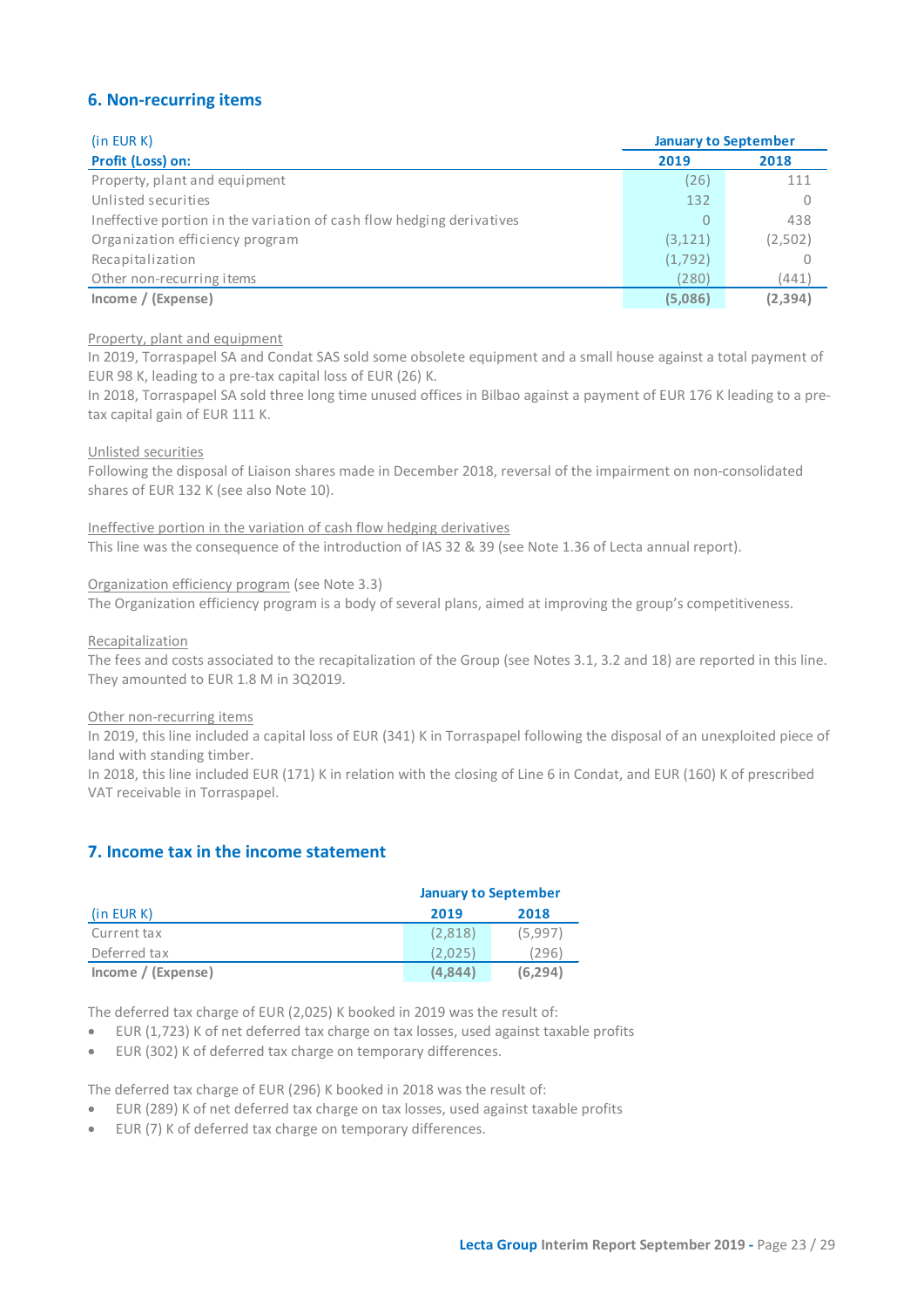# <span id="page-23-0"></span>**8. Earnings per share**

|                                             | <b>January to September</b> |         |  |
|---------------------------------------------|-----------------------------|---------|--|
| $(in$ EUR $K)$                              | 2019                        | 2018    |  |
| Profit (loss) after tax attributable to the |                             |         |  |
| equity holders of the parent (in EUR K)     |                             |         |  |
| Income statement                            | (33,120)                    | (3,852) |  |
| Pro-forma interest on warrants              | (0)                         | (0)     |  |
|                                             |                             |         |  |
| <b>Total diluted</b>                        | (33,120)                    | (3,852) |  |
| Weighted number of shares                   |                             |         |  |
| Basic shares                                | 560,366                     | 560,366 |  |
| Warrants                                    | 5,496                       | 5,496   |  |
| Total                                       | 565,862                     | 565,862 |  |
| Earnings per share (in EUR)                 |                             |         |  |
| Basic                                       | (59.1)                      | (6.9)   |  |
| Diluted                                     | (59.1)                      | (6.9)   |  |

"Basic earnings per share" were computed on the basis of the weighted average number of shares issued after deduction of the weighted average number of shares owned by Lecta Group consolidated companies (none for these two years).

"Diluted earnings per share" took into account share equivalents having a dilutive effect after deduction of the weighted average number of share equivalents owned by Lecta Group consolidated companies. The dilutive effect of warrants was calculated using the notional investment method for which the Net earnings were adjusted to include a notional after tax interest income on proceeds coming from the sale of warrants.

### **Nota**

IAS 33 paragraph 43 requires that the diluted earnings per share does not assume conversion, exercise or other issue of potential ordinary shares that would have an anti-dilutive effect on earnings per share.

# <span id="page-23-1"></span>**9. Dividends paid and proposed**

No dividend was paid nor proposed.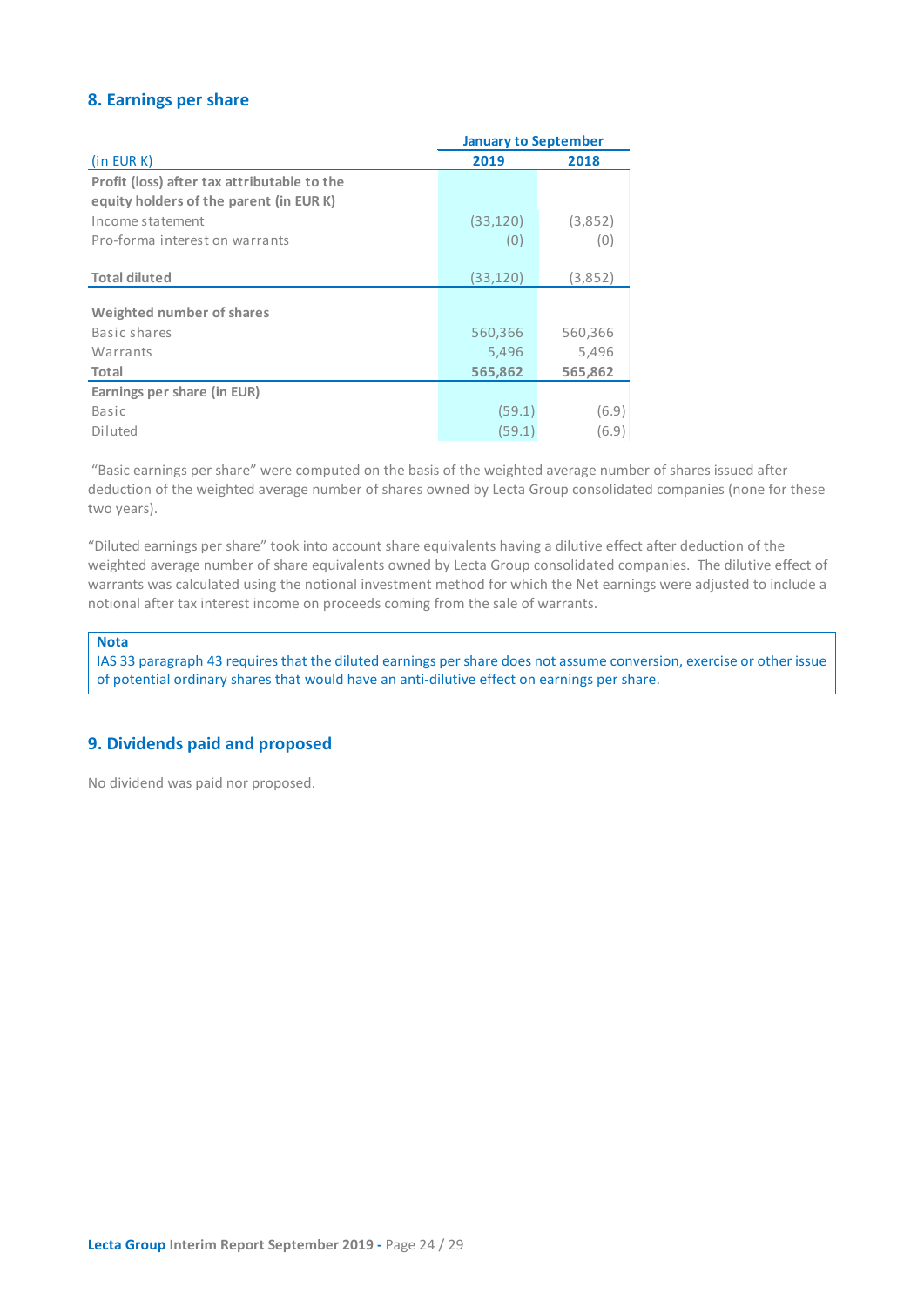# <span id="page-24-0"></span>**10. Components of other comprehensive income**

### **Components of other comprehensive income**

Lecta Group (in EUR K)

| Movements of other comprehensive income before tax                                           | Jan to Sep 2019 | Jan to Sep 2018 |
|----------------------------------------------------------------------------------------------|-----------------|-----------------|
| Cash flow hedges                                                                             |                 |                 |
| Gains/(losses) arising during the year                                                       |                 |                 |
| Foreign currency forward contracts                                                           | 0               |                 |
| Futures contract                                                                             |                 |                 |
| Reclassification adjustments for gains/(losses) included in the income statement             |                 |                 |
| Total effect on other comprehensive income resulting from Cash flow hedges (before tax)      | $\Omega$        |                 |
| Unlisted securities                                                                          |                 |                 |
| Gains/(losses) arising during the year                                                       | (132)           |                 |
| Reclassification adjustments for gains included in the income statement                      |                 |                 |
|                                                                                              |                 |                 |
| Total effect on other comprehensive income resulting from revaluation of Unlisted securities | (132)           |                 |
| (before tax)                                                                                 |                 |                 |
|                                                                                              |                 |                 |
|                                                                                              |                 |                 |

| Tax effect of components of other comprehensive income Cash flow hedges               | Jan to Sep 2019 | Jan to Sep 2018 |  |
|---------------------------------------------------------------------------------------|-----------------|-----------------|--|
| Cash flow hedges                                                                      |                 |                 |  |
| Gains/(losses) arising during the year                                                |                 |                 |  |
| Foreign currency forward contracts                                                    |                 |                 |  |
| Futures contract                                                                      |                 |                 |  |
| Reclassification adjustments for gains/(losses) included in the income statement      |                 |                 |  |
| Total tax effect on other comprehensive income resulting from Cash flow hedges        |                 |                 |  |
| <b>Unlisted securities</b>                                                            |                 |                 |  |
| Gains/(losses) arising during the year                                                | 0               |                 |  |
| Reclassification adjustments for gains included in the income statement               |                 |                 |  |
|                                                                                       |                 |                 |  |
| Total tax effect on other comprehensive income resulting from revaluation of Unlisted |                 |                 |  |
| securities                                                                            |                 |                 |  |

Cash flow hedge is used to cover the exposure to variability in cash flows that is attributable to a particular risk associated with a forecast transaction.

In Lecta Group, these are foreign currency, interest rate and energy price hedging instruments (forward, option, cap, floor, collar, swap…). The portion of the gain or loss on the hedging instrument that is determined to be an effective hedge is recognized directly in the line "Net incomes (expenses) recognized directly through Equity" against "Other receivables" or "Other payables". It is removed from Equity when the hedged item affects the Income statement. The ineffective portion of gain or loss is immediately recognized in the line "Non-recurring items" of the Income statement (see Note 6).

Unlisted securities: following the disposal of Liaison shares made in December 2018, reversal of the adjustment of fair value on non-consolidated shares of EUR (132) K (see also Note 6).

# <span id="page-24-1"></span>**11. Property, plant and equipment and Investment properties**

During the nine-month period ended 30 September 2019, Lecta Group acquired Property, plant and equipment with a cost of EUR 41.3 M compared to EUR 41.1 M in the same period of 2018.

As at 1 January 2019, following the implementation of IFRS 16 "Leases", Property, plant and equipment included EUR 24.8 M of Right-Of-Use assets (see Note 1.2).

As at 30 September 2019, Investment properties of EUR 1,363 K consisted in plots of land in Amorebieta / Carmen (EUR 540 K) and Sarrià de Ter (EUR 823 K).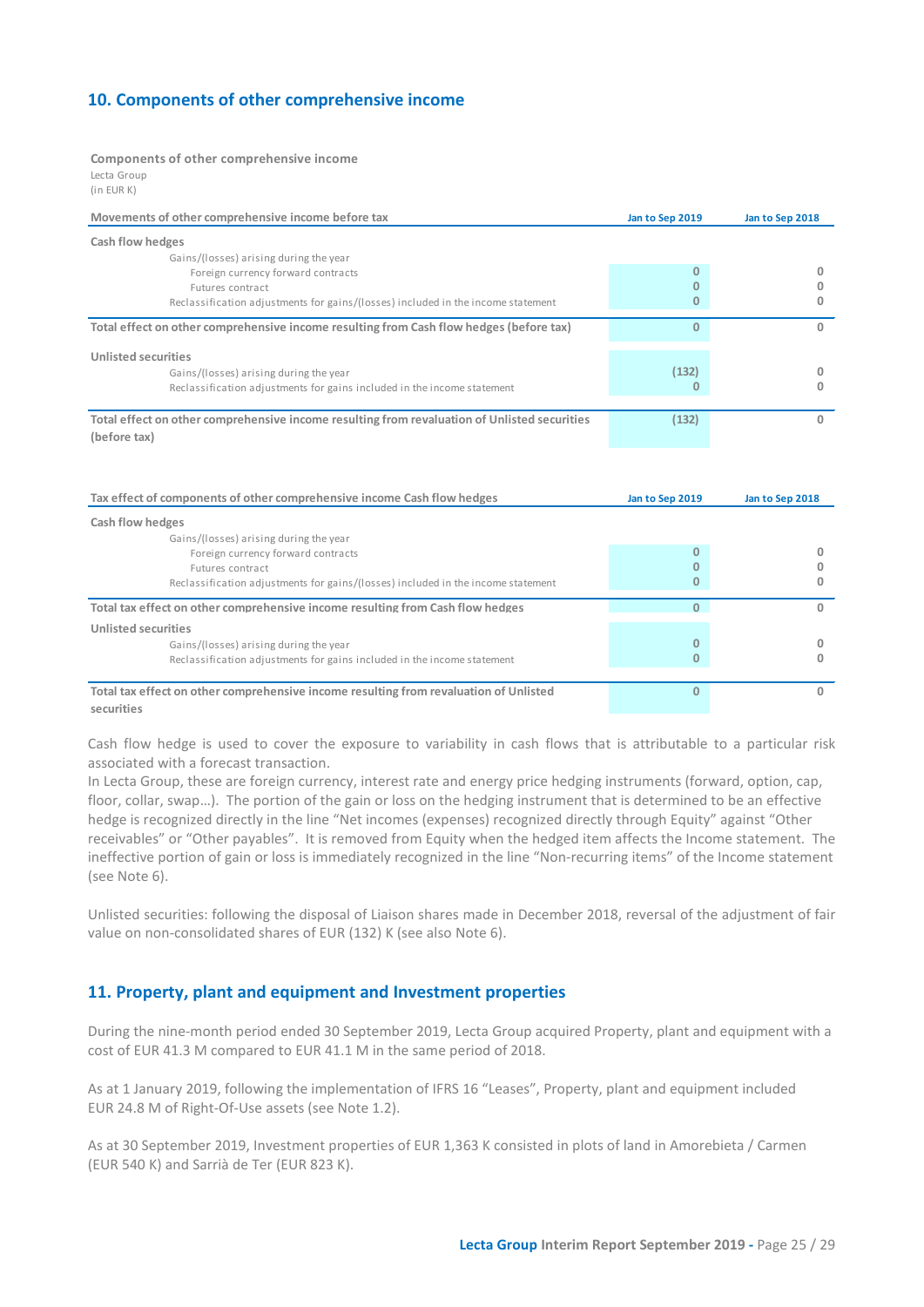# <span id="page-25-0"></span>**12. Interest-bearing borrowings**

|                                                      | <b>January to September</b> |           |  |
|------------------------------------------------------|-----------------------------|-----------|--|
| (in EUR K)                                           | 2019                        | 2018      |  |
| Interest on Floating and Fixed Rate Notes            | (29, 157)                   | (29, 157) |  |
| Amortization of issue costs on borrowings            | (1,502)                     | (1,506)   |  |
| S/T Floating and Fixed Rate Notes                    | (30, 659)                   | (30, 663) |  |
|                                                      |                             |           |  |
| Lease obligations                                    | (721)                       | (1)       |  |
|                                                      |                             |           |  |
| Interest on other long-term borrowings               | (2,018)                     | (1,505)   |  |
| Interest on rate hedging derivatives                 | $\Omega$                    | $\Omega$  |  |
| S/T Other long-term borrowings                       | (2,018)                     | (1,505)   |  |
|                                                      |                             |           |  |
| Trade receivables: early payment discounts           | (9,909)                     | (10, 533) |  |
| Trade receivables: non-recourse assignment cost      | (944)                       | (1,241)   |  |
| Trade payables: discounts on anticipated payments    | 204                         | 140       |  |
| Finance cost in the provisions on employees benefits | (232)                       | (231)     |  |
| Issue costs expensed as incurred                     | (52)                        | (20)      |  |
| Other financial incomes                              | 226                         | 796       |  |
| Other financial expenses                             | (2,089)                     | (3,031)   |  |
| Income / (Expense)                                   | (46, 193)                   | (46, 290) |  |

As at 1 January 2019, following the implementation of IFRS 16 "Leases", Interest-bearing borrowings and Current portion of Interest-bearing borrowings included EUR 24.8 M of Lease liabilities (see Note 1.2).

During the nine-month period ended 30 September 2019, the proceeds from borrowings net of repayment of borrowings was EUR 50.4 M.

# <span id="page-25-1"></span>**13. Capital commitments**

As at 30 September 2019, Lecta Group had firm commitments in relation with orders of Property, plant and equipment net of advances to suppliers of EUR 23.4 M. These commitments were allocated as follows:

<span id="page-25-2"></span>EUR 1.8 M in Italy EUR 0.7 M in France EUR 20.9 M in Spain

# **14. Related party disclosures**

J.

### <span id="page-25-3"></span>**14.1. Transactions with non-consolidated companies**

|                             | 31 December 2018 |                                       |                                        |                                            |                                              |                                              |  |  |  |
|-----------------------------|------------------|---------------------------------------|----------------------------------------|--------------------------------------------|----------------------------------------------|----------------------------------------------|--|--|--|
| <b>January to September</b> |                  |                                       |                                        |                                            |                                              | 30 September 2019                            |  |  |  |
| (in EUR K)                  |                  | <b>Sales</b><br>to<br>related parties | (Purchases)<br>from<br>related parties | Finance (costs)<br>from<br>related parties | <b>Amounts</b><br>owed by<br>related parties | <b>Amounts</b><br>owed to<br>related parties |  |  |  |
|                             | 2018             | 0                                     | (4,945)                                |                                            |                                              | 1,351                                        |  |  |  |
| SVL Pilote SAS              | 2019             |                                       | (4.713)                                |                                            |                                              | 1.259                                        |  |  |  |
| SVS SAS                     | 2018             | Ω                                     | (436)                                  | $\Omega$                                   | Ω                                            | 106                                          |  |  |  |
|                             | 2019             |                                       | (436)                                  |                                            |                                              | 106                                          |  |  |  |
| <b>SVT SAS</b>              | 2018             |                                       | (944)                                  | O                                          |                                              | 201                                          |  |  |  |
|                             | 2019             |                                       | (1, 113)                               | $\Omega$                                   |                                              | 242                                          |  |  |  |

These companies were non-consolidated because of absence of control or immateriality (see Note 2.3) All the transactions with related parties were made on an arm's length basis.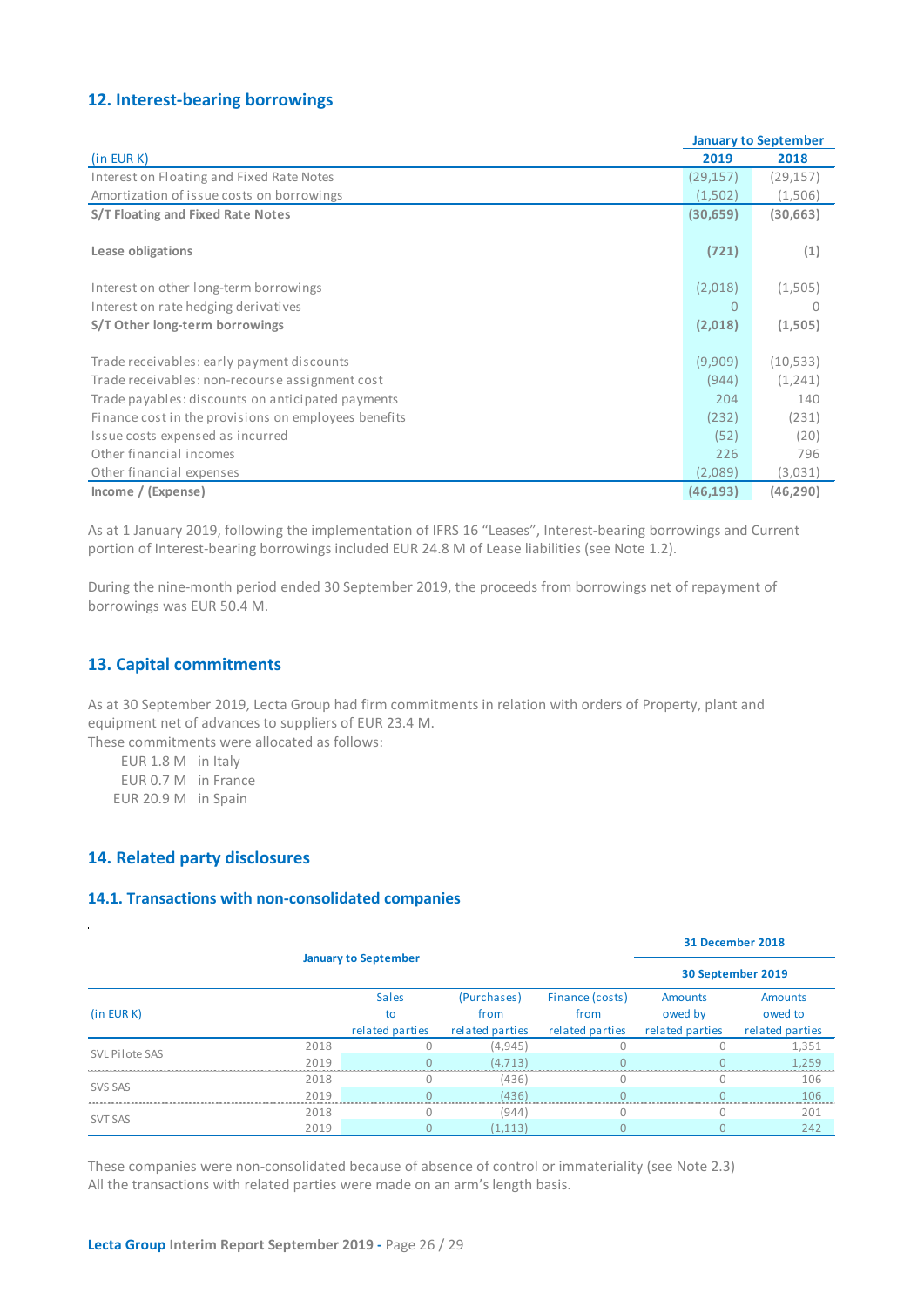# <span id="page-26-0"></span>**15. Hedging derivatives on foreign currencies**

The Lecta Group operations are impacted by the fluctuations of the non-euro currencies, mainly USD, CAD and GBP.

At 30 September 2019, ordinary sales and purchases were specifically hedged through: - Forward agreements on realized sales in foreign currencies:.............................................................. EUR 26.1 M - Forward agreements on realized purchases in foreign currencies: ....................................................... EUR 8.9 M The impact of these contracts has been accounted for as fair value hedging, hence recognized in the Income statement (see Note 1.36 of Lecta annual report).

At 30 September 2019, there were no options on future sales in foreign currencies and on future purchases in foreign currencies. Therefore, nothing had to be fair valued through Income statement.

### <span id="page-26-1"></span>**16. Hedging derivatives on interest rates**

### **Cogeneración Sant Joan AIE:**

[1] On 23 December 2015, the interest rate of 70% of the forecast debt in IDAE Sant Joan AIE was hedged with a Cap indexed to 3-month Euribor for the period from June 2016 to September 2018. This Cap took effect 3 months after the termination of the prior interest rates hedge of the forecast debt in IDAE Sant Joan AIE.

The main characteristics of the above instrument is as follows:

|        | (in EUR K)     |           |         |             |                    |       |          |               |                  |                      |       |
|--------|----------------|-----------|---------|-------------|--------------------|-------|----------|---------------|------------------|----------------------|-------|
|        |                | Notional  | Premium | Effective   | <b>Termination</b> | Floor | Cap      |               |                  | Value at 30 Sep 2019 |       |
|        | Instrument     | amount    | paid    | date        | date               | rate  | rate     | <b>Strike</b> | <b>Intrinsic</b> | Time                 | Total |
| alla l | Cap 3M Euribor | Max 8.000 | 20      | 30/Jun/2016 | 30/Sep/2018        |       | $0.00\%$ |               |                  |                      |       |

The impact of this agreement has been accounted for as cash flow hedge.

For the cash flow hedge, the intrinsic value, considered as effective, was recognized directly in Equity while the time value was considered as ineffective, and thus recognized in the Income statement. For the fair value hedge, any gain or loss from re-measuring the hedging instrument at fair value is recognized in the Income statement.

# <span id="page-26-2"></span>**17. Hedging derivatives on raw materials prices**

At 30 September 2019, there were no hedging derivatives on raw materials prices.

### <span id="page-26-3"></span>**18. Events after the Statement of Financial Position date**

On 1 November 2019, Lecta SA ("**Lecta**") announced that a Lock-Up Agreement ("**LUA**") was entered into by Lecta, certain of its subsidiaries, a majority of holders of its existing senior secured fixed rate notes ("**Fixed Rate Notes**") and senior secured floating rate notes ("**Floating Rate Notes**") (together the "**Existing Notes**") (see Note 3.1) and holders of the majority in value of the existing debt under the Group's revolving credit facility ("**RCF**"), pursuant to which the parties thereto agreed, among other things, to take all actions which are reasonably requested and necessary in order to support, implement and facilitate the implementation of a comprehensive recapitalization transaction ("**Recapitalization**").

Execution of the LUA marked an important step in Lecta's efforts to implement the Recapitalization, which will materially strengthen and deleverage the Group's balance sheet and enhance its liquidity position to allow it to continue its transformation into a specialty paper group of companies. It is intended that the restructured Group will be controlled by the holders of the Existing Notes following the completion of the Recapitalization (the "**Effective Date**").

On 27 November 2019, Lecta announced that:

(i) 83% of the aggregate outstanding principal under the Existing Notes; and

(ii) 69% of the outstanding principal amount under the RCF,

have entered into or acceded to the LUA. Accordingly, sufficient holders of the Existing Notes have signed-up for the purpose of the Group being proposing the Scheme (as described below).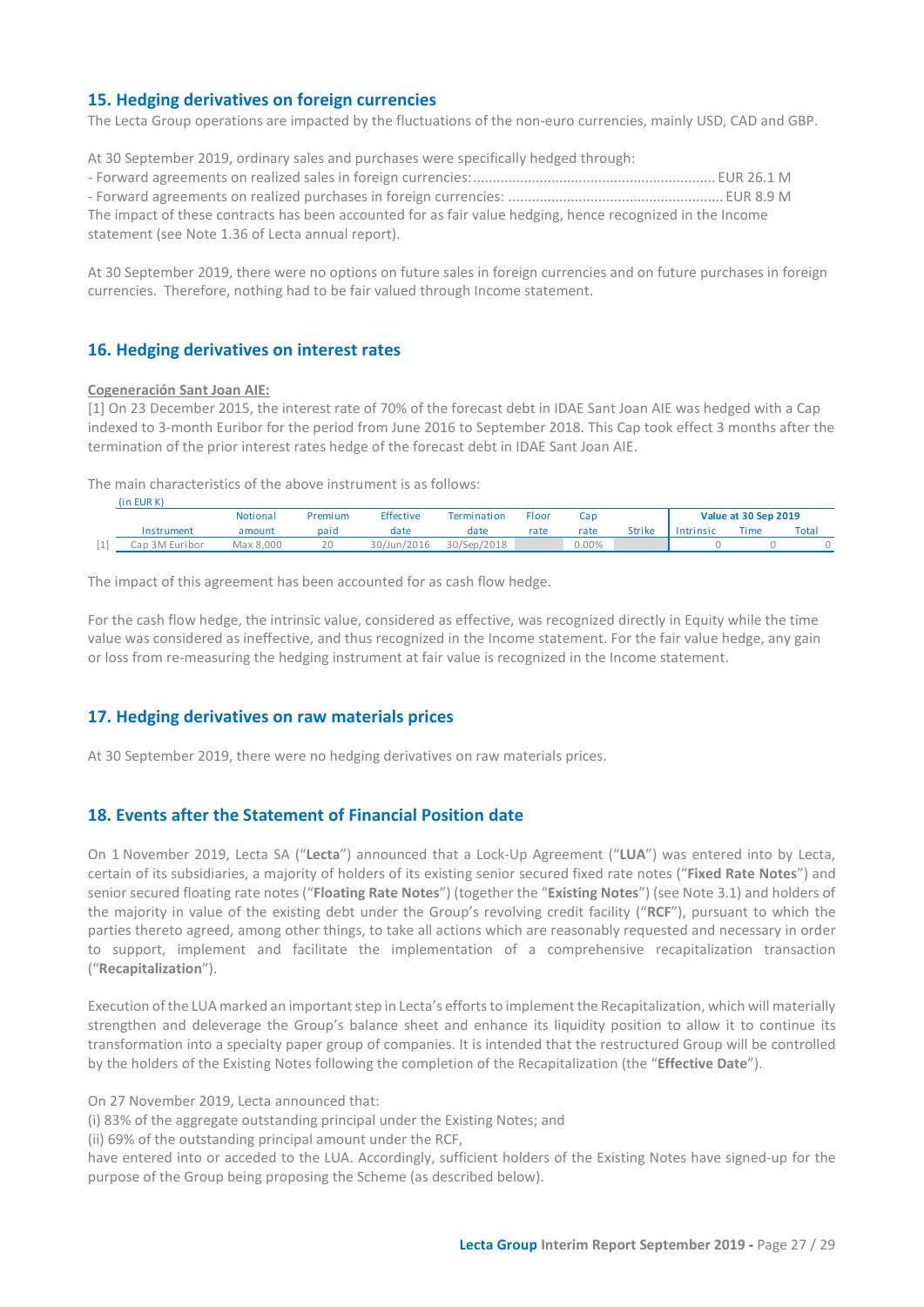In addition, the Group is improving its working capital facilities. The Group:

(i) Has entered into a receivables factoring financing in France with La Banque Postale in an amount up to EUR 50M; (ii) Is in an advanced stage of negotiation to implement a receivables securitization in Spain in an amount exceeding EUR 40M.

Furthermore, further to the constructive discussions between the Group and certain French authorities, the Group received comfort letters regarding the support of the group's operations in France and expects to obtain further commitments by the relevant authorities around the Effective Date.

Lecta has engaged Lucid Issuer Services Limited to act as calculation agent under the LUA ("**Calculation Agent**"). The noteholders are encouraged to contact the Calculation Agent at [lecta@lucid-is.com](mailto:lecta@lucid-is.com) to access further information relating to the Recapitalization and for details of how to accede to the LUA.

### **The LUA**

The parties to the LUA have, broadly, agreed to support the implementation of the Recapitalization on the basis of the agreed terms set out below. In particular, it is worth noting that:

- The holders of Floating Rate Notes agreed to forbear from exercising any rights arising from Lecta's nonpayment of interest in respect of those notes which would otherwise have been payable on 1 November 2019;
- The holders of the Existing Notes have agreed to forbear from taking any enforcement action that they would otherwise be entitled to take as a result of any default.

### *Key Terms of Recapitalization*

- 1. The existing EUR 65 M RCF is fully repaid, and a new super senior multicurrency RCF in an amount of EUR 115 M ("**New RCF**") is made available to the Group on or around the Effective Date. It is contemplated that the New RCF will mature two years from the Effective Date, subject to a one-year extension at the new Group's election. The New RCF will rank senior to the New Senior Notes (which are described below).
- 2. The Existing Notes will be released by the holders of those notes in consideration for:
	- (i) EUR 200 M of new senior secured notes ("**New Senior Notes**") which will bear cash interest at a rate of EURIBOR (subject to a zero floor) plus a margin equal to 6.00% per annum, and mature five yearsfrom the Effective Date. The New Senior Notes will be secured, listed on the Official List of the Luxembourg Stock Exchange, have standard protections and are expected to be rated. The New Senior Notes will be structurally and contractually subordinated to the New RCF;
	- (ii) EUR 95 M of new junior unsecured notes ("**Junior Notes**"), which will bear cash interest at the rate of EURIBOR (subject to a zero floor) plus a margin equal to 0.25% per annum and a capitalized PIK interest at a rate of 7.00%, and mature eight years from the Effective Date. The Junior Notes are expected to be rated and will (i) sit outside the Consolidation Perimeter of the operating group, (ii) be structurally and contractually subordinated to the New Senior Notes and the New RCF (iii) have no security or guarantees; and
	- (iii) Ordinary shares representing 95% of the share capital of a newly incorporated entity ("**Topco**"), which will be the top company in the restructured Group on a fully diluted basis and contractually stapled to the Junior Notes (the "**New Equity**"), representing equity ownership in the Group.
- 3. The holders of Fixed Rate Notes and Floating Rate Notes who have acceded to the LUA on or before 29 November 2019 (and who do not breach the LUA in any material way) will receive a consent fee, pursuant to the issuance (i) of EUR 5 M of Junior Notes and (ii) of 5% of shares in Topco.

### *Implementation*

An English scheme of arrangement ("**Scheme**") is being proposed to facilitate the implementation of the broader Recapitalization. The Scheme will only become effective and legally binding following

(1) Approval by a majority in number representing 75% in value of the Existing Notes present and voting,

(2) The Court making an order sanctioning the Scheme; and

(3) A copy of such order being filed at Companies House.

In order to launch the Scheme, certain other condition will need to have been achieved.